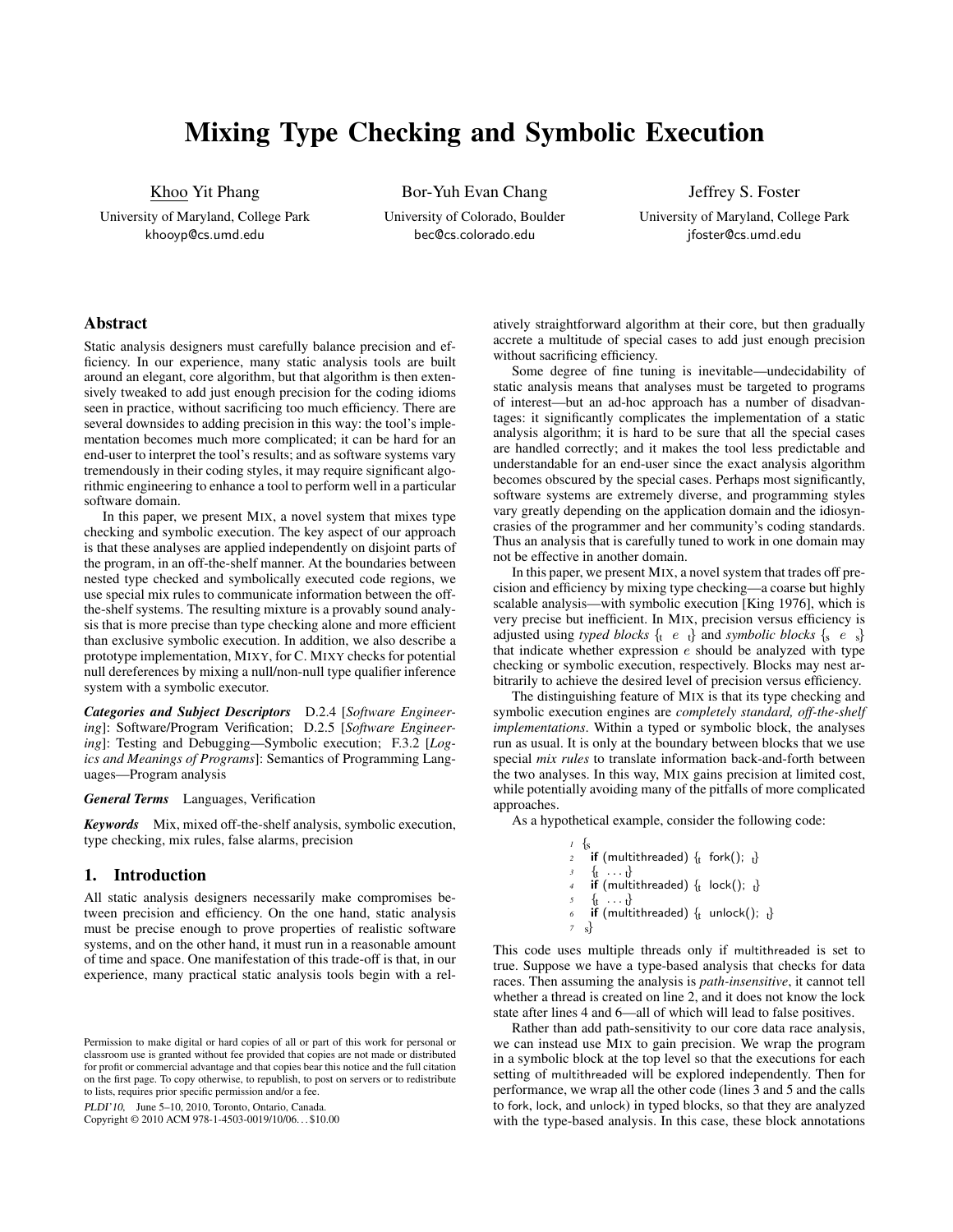effectively cause the type-based analysis to be run twice, once for each possible setting of multithreaded; and by separating those two cases, we avoid conflation and eliminate false positives.

While MIX cannot address every precision/efficiency tradeoff issue (for example, the lexical scoping of typed and symbolic blocks is one limitation), there are nonetheless many potential applications. Among other uses, MIX can encode forms of flowsensitivity, context-sensitivity, path-sensitivity, and local type refinements. MIX can also use type checking to overcome some limitations of symbolic execution [\(Section 2\)](#page-1-0). Also, for the purposes of this paper, we leave the placement of block annotations to the programmer, but we envision that an automated refinement algorithm could heuristically insert blocks as needed. In this scenario, MIX becomes an intermediate language for modularly combining off-the-shelf analyzer implementations.

In this paper, we formalize MIX for a small imperative language, mixing a standard type checking system with symbolic execution to yield a system to check for the absence of run-time type errors. Thus, rather than checking for assertion failures, as a typical symbolic executor might do, our formal symbolic executor reports any type mismatches it detects. To mix these two systems together, we introduce two new rules: one rule in the type system that "type checks" blocks  $\{s \in s\}$  using the symbolic executor; and one rule in the symbolic executor that "executes" blocks  $\{t \mid e_t\}$  using the type checker. We prove that the type system, symbolic executor, and mix of the two systems are sound. The soundness proof of MIX uses the proofs of type soundness and symbolic execution soundness essentially as-is, which provides some additional evidence of a clean modularization. Additionally, two features of our formalism for symbolic execution may be of independent interest: we discuss the tradeoff between "forking" the symbolic executor and giving more work to the solver; and we provide a soundness proof, which, surprisingly, we have been unable to find for previous symbolic execution systems [\(Section 3\)](#page-2-0).

Finally, we describe MIXY, a prototype implementation of MIX for C. MIXY combines a simple, monomorphic type qualifier inference system (a reimplementation of [Foster et al.](#page-11-1) [\[2006\]](#page-11-1)) with a C symbolic executor. There are two key challenges that arise when mixing type inference rather than checking: we need to perform a fixed-point computation as we switch between typed and symbolic blocks since data values can pass from one to the other and back; and we need to integrate aliasing information into our analysis so that pointer manipulations performed within symbolic blocks correctly influence typed blocks. Additionally, we extend MIXY to support caching block results as well as recursion between blocks. We use MIXY to look for null pointer errors in a reasonably-sized benchmark vsftpd; we found several examples where adding symbolic blocks can eliminate false positives compared to pure type qualifier inference [\(Section 4\)](#page-6-0).

We believe that MIX provides a promising new approach to trading off precision and efficiency in static analysis. We expect that the ideas behind MIX can be applied to many different combinations of many different analyses.

# <span id="page-1-0"></span>2. Motivating Examples

Before describing MIX formally, we examine some coding idioms for which type inference and symbolic execution can profitably be mixed. Our examples will be written in either an ML-like language or C-like language, depending on which one is more natural for the particular example.

*Path, Flow, and Context Sensitivity.* In the introduction, we saw one example in which symbolic execution introduced a small amount of path sensitivity to type inference. There are several potential variations on this example where we can locally add a little bit of path sensitivity to increase the precision of type checking. For example, we can avoid analyzing unreachable code:

 $\{t \dots \{s \text{ if true then } \{t \mid 5 \ t\} \text{ else } \{t \text{ "foo" } + 3 \ t\} \ s} \dots \}$ 

This code runs without errors, but pure type checking would complain about the potential type error in the false branch. However, with these block annotations added in MIX, the symbolic executor will only invoke the type checker for the true branch and hence will avoid a false positive.

We can also use symbolic execution to gain some flow sensitivity. For example, in a dynamically-typed imperative language, programmers may reuse variables as different types, such as in the following:

 $\{t \dots \{s \text{ var } x = 1; \{t \dots t\} ; x = "foo"; s\} \dots t\}$ 

Here the local variable  $\times$  is first assigned an integer and is later reused to refer to a string. With the annotations above, we can successfully statically check such code using the symbolic executor to distinguish the two different assignments to x, then type check the code in between.

Similar cases can occur if we try to apply a non-standard type system to existing code. For example, in our case study [\(Sec](#page-9-0)[tion 4.5\)](#page-9-0), we applied a nullness checker based on type qualifiers to C. We found some examples like the following code:

$$
\begin{array}{l}\n\{\mathfrak{t} \ \ldots \{\mathfrak{s} \ \ \mathsf{x}\rightarrow\!\mathsf{obj}=\mathsf{NULL};\}\\
\mathsf{x}\rightarrow\!\mathsf{obj}=\left(\ldots\right)\!\mathsf{malloc}(\ldots);\;\mathfrak{s}\}\ldots\mathfrak{t}\n\end{array}
$$

Here  $x \rightarrow obi$  is initially assigned to NULL, immediately before being assigned a freshly allocated location. A flow-insensitive type qualifier system would think that x→obj could be NULL after this pair of assignments, even though it cannot be.

Finally, we can also use symbolic execution to gain contextsensitivity, though at the cost of duplicate work. For example, in the following:

$$
\{s \text{ let } id \times = x \text{ in } \{t \dots \{s \text{ id } 3 \text{ } s\} \dots \{s \text{ id } 3.0 \text{ } s\} \dots \{t \text{ } s\}
$$

the identity function id is called with an int and a float. Rather than adding parametric polymorphism to type check this example, we could wrap those calls in symbolic blocks, which in MIX causes the calls to be checked with symbolic execution. While this is likely not useful for standard type checking, for which parametric polymorphism is well-understood, it could be very useful for a more advanced type system for which fully general parametric polymorphic type inference might be difficult to implement or perhaps even undecidable.

A combination of context sensitivity and path sensitivity is possible with MIX. For example, consider the following:

$$
\begin{array}{l}\n\{s \\
\text{let div } x \ y = \text{if } y = 0 \text{ then "err" else } x / y \text{ in } \\
\{t \dots + \{s \text{ div } 7 4 s\} \ t\}\n\end{array}
$$

where the div function may return an int or a string, but it returns a string (indicating error) only when the second argument is 0. Note that this level of precision would be out of the reach of parametric polymorphism by itself.

*Local Refinements of Data.* Symbolic execution can also potentially be used to model data more precisely for non-standard type systems. As one example, suppose we introduce a type qualifier system that distinguishes the sign of an integer as either positive, negative, zero, or unknown. Then we can use symbolic execution to refine the type of an integer after a test:

$$
\begin{array}{l}\n\{\mathfrak{t} \text{ let } \mathsf{x} : \mathsf{unknown} \text{ int } = \dots \text{ in } \\
\{\mathfrak{s} \text{ \qquad \qquad }\end{array}
$$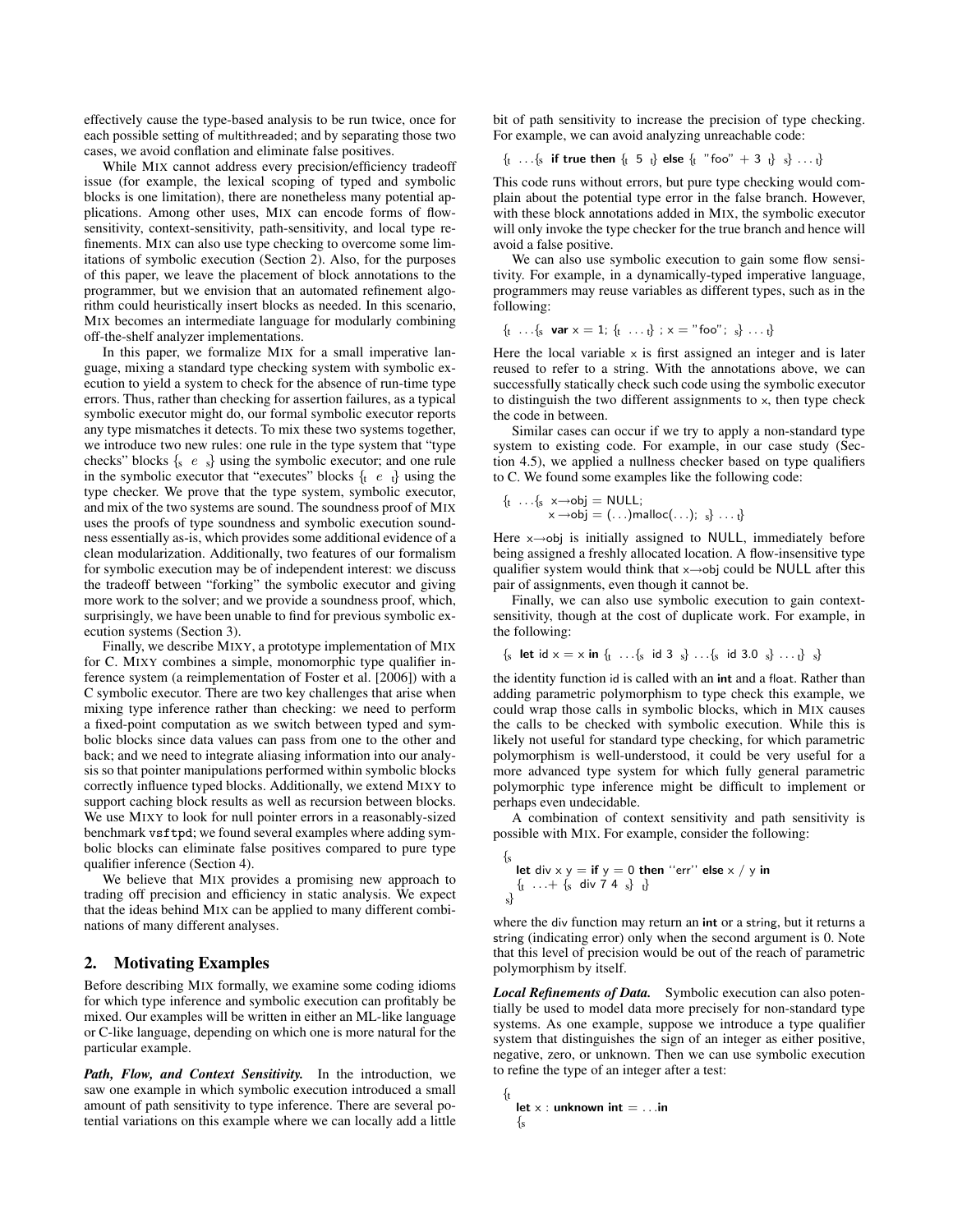```
if x > 0 then \{t \neq x : pos \text{ int } * ) \dots \}else if x = 0 then \{t \neq x : zero \text{ int } *). \ldots \}else \{t \neq x : neg \text{ int } *) \dots \}s}
t}
```
Here on entry to the symbolic block,  $\times$  is an unknown integer, so the symbolic executor will assign it an initial symbolic value  $\alpha_{x}$ ranging over all possible integers. Then at the conditional branches, the symbolic executor will fork and explore the three possibilities:  $\alpha_{x} > 0$ ,  $\alpha_{x} = 0$ , and  $\alpha_{x} < 0$ . On entering the typed block in each branch, since the value of  $\times$  is constrained in the symbolic execution, the type system will start with the appropriate type for x, either pos, zero, or neg int, respectively.

As another example, suppose we have a type system to prevent data races in C. Then a common problem that arises is analyzing local initialization of shared data [\[Pratikakis et al.](#page-11-2) [2006\]](#page-11-2). Consider the following code:

```
{t
   {s
     x = (struct foo *) malloc(sizeof(struct foo));
      x \rightarrow bar = \ldots;x \rightarrow baz = \ldots:
      x \rightarrow qux = ...;s}
   insert(shared_data_structure, x);t}
```
Here we allocate a new block of memory and then initialize it in several steps before it becomes shared. A flow-insensitive typebased analysis would report an error because the writes through x occur without a lock held. On the other hand, if we wrap the allocation and initialization in a symbolic block, as above, symbolic execution can easily observe that  $\times$  is local during the initialization phase, and hence the writes need not be protected by a lock.

*Helping Symbolic Execution.* The previous examples considered adding precision in type checking through symbolic execution. Alternatively, typed blocks can potentially be used to introduce conservative abstraction in symbolic execution when the latter is not viable. For example:

```
\{slet x = \{t unknown function() t\} in ...
 let y = \hat{y} 2**z (* operation not supported by solver *) y in ...
 \{t while true do \{s \} loop body s\} t}
s}
```
The first line contains a call to a function whose source code is not available, so we cannot symbolically execute the call. However, if we know the called function's type, then we can wrap the call in a typed block (assuming the function has no side effects), conservatively modeling its return value as any possible member of its return type. Similarly, on the second line, we are performing an exponentiation operation, and let us suppose the symbolic executor's solver cannot model this operation if z is symbolic. Then by wrapping the operation in a typed block, we can continue symbolic execution, again conservatively assuming the result of the exponentiation is any member of the result type. The third line shows how we could potentially handle long-running loops by wrapping them in typed blocks, so that symbolic execution would effectively skip over them rather than unroll them (infinitely). We can also recover some precision within the loop body by further wrapping the loop body with a symbolic block.

# <span id="page-2-0"></span>3. The MIX System

In the previous section, we considered a number of idioms that motivate the design of MIX. Here, we consider a core language, shown

#### *Source Language.*

| variables, constants                 |
|--------------------------------------|
| arithmetic                           |
| predicates                           |
| if $e$ then $e$ else $e$ conditional |
| let-binding                          |
| references                           |
| type checking block                  |
| symbolic execution block             |
| concrete values                      |
|                                      |

#### *Types, Symbolic Expressions, and Environments.*

|                | $\tau ::= \mathsf{int}   \mathsf{bool}   \tau \mathsf{ref}$<br>$\Gamma ::= \emptyset   \Gamma, x : \tau$ | types<br>typing environment   |
|----------------|----------------------------------------------------------------------------------------------------------|-------------------------------|
|                |                                                                                                          |                               |
| $s ::= u:\tau$ |                                                                                                          | typed symbolic expressions    |
|                | $q ::= u:\text{bool}$                                                                                    | guards                        |
|                | $u ::= \alpha \mid v$                                                                                    | symbolic variables, constants |
|                | $u:\mathsf{int}+u:\mathsf{int}$                                                                          | arithmetic                    |
|                | $s = s   \neg g   g \wedge g$                                                                            | predicates                    |
|                | $m[u:\tau$ ref                                                                                           | memory select                 |
| $m ::= \mu$    |                                                                                                          | arbitrary memory              |
|                | $\left  m,(s \rightarrow s) \right $                                                                     | memory update                 |
|                | $m, (s \stackrel{a}{\rightarrow} s)$                                                                     | memory allocation             |
|                | $\Sigma ::= \emptyset   \Sigma, x : s$                                                                   | symbolic environment          |
|                |                                                                                                          |                               |

<span id="page-2-1"></span>Figure 1. Program expressions, types, and symbolic expressions.

in the top portion of [Figure 1,](#page-2-1) with which we study the essence of switching blocks for mixing analyses. Our language includes variables  $x$ ; integers  $n$ ; booleans true and false; selected arithmetic and boolean operations  $+, =, \neg$ , and  $\wedge$ ; conditionals with if; let bindings; and ML-style updatable references with ref (construction), !  $(derference)$ , and := (assignment). We also include two new block forms, *typed blocks*  $\{t \in \mathbb{R}\}$  and *symbolic blocks*  $\{s \in \mathbb{R}\}$ , which indicate e should be analyzed with type checking or symbolic execution, respectively. We leave unspecified whether the outermost scope of a program is treated as a typed block or a symbolic block; MIX can handle either case.

#### 3.1 Type Checking and Symbolic Execution

Type checking for our source language is entirely standard, and so we omit those rules here. Our type checking system proves judgments of the form  $\Gamma \vdash e : \tau$ , where  $\Gamma$  is the type environment and  $\tau$  is e's type. Grammars for  $\Gamma$  and  $\tau$  are given in the bottom portion of [Figure 1.](#page-2-1)

The remainder of this section describes a generic symbolic executor. While the concept of symbolic execution is widely known, there does not appear to be a clear consensus of its definition. Thus, we make explicit our definition of symbolic execution here through a formalization similar to an operational semantics. Such a formalization enables us to describe the switching between type checking and symbolic execution in a uniform manner.

*Symbolic Expressions, Memories, and Environments.* The remainder of [Figure 1](#page-2-1) describes the symbolic expressions and environments used by our symbolic executor. Symbolic expressions are used to accumulate constraints in deferral rules. For example, the symbolic expression  $(\alpha$ :int + 3:int):int represents a value that is three more than the unknown integer  $\alpha$ .

Because we are concerned with checking for run-time type errors, in our system symbolic expressions s have the form  $u:\tau$ , where u is a bare symbolic expression and  $\tau$  is its type. With these type annotations, we can immediately determine the type of a symbolic expression, just like in a concrete evaluator with values. As a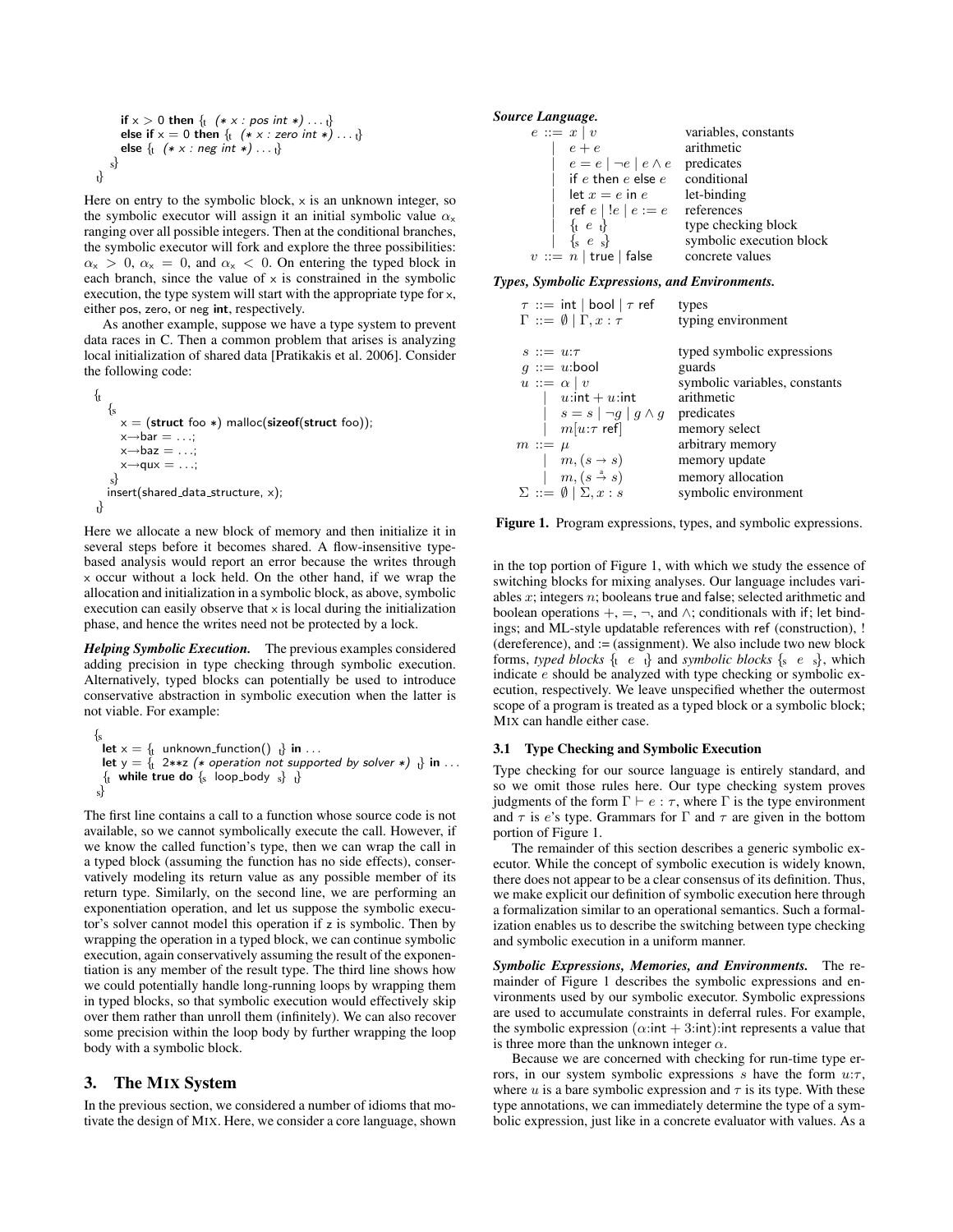shorthand, we use  $g$  to represent conditional guards, which are just symbolic expressions with type bool. Bare symbolic expressions  $u$ may be symbolic variables  $\alpha$  (e.g.,  $\alpha$ :int is a symbolic integer, and  $\alpha$ :bool is a symbolic boolean); known values v; or operations  $+$ ,  $=$ ,  $\neg$ ,  $\wedge$  applied to symbolic expressions of the appropriate type. Notice that our syntax forbids the formation of certain ill-typed symbolic expression (e.g.,  $\alpha_1$ :int +  $\alpha_2$ :bool is not allowed).

Symbolic expressions also include symbolic memory accesses  $m[u:\tau]$  ref, which represents an access through pointer u in symbolic memory m. A symbolic memory may be  $\mu$ , representing an arbitrary but well-typed memory;  $m, (s \rightarrow s')$ , a memory that<br>is the same as m except location s is undated to contain s'; or is the same as  $m$  except location  $s$  is updated to contain  $s'$ ; or  $m$ ,  $(s \stackrel{a}{\rightarrow} s')$ , which is the same as m except newly allocated lo-<br>cation s points to s'. These are essentially McCarthy-style sel and cation  $s$  points to  $s'$ . These are essentially McCarthy-style sel and upd expressions that allow the symbolic executor to accumulate a log of writes and allocations while deferring alias analysis. An allocation always creates a new location that is distinct from the locations in the base unknown memory, so we distinguish them from arbitrary writes.

Finally, symbolic environments  $\Sigma$  map local variables x to (typed) symbolic expressions s.

*Symbolic Execution for Pure Expressions.* [Figure 2](#page-3-0) describes our symbolic executor on pure expressions using what are essentially big-step operational semantics rules. The rules in [Figure 2](#page-3-0) prove judgments of the form

$$
\Sigma \vdash \langle S \, ; \, e \rangle \Downarrow \langle S' \, ; \, s \rangle
$$

meaning with local variables bound in  $\Sigma$ , starting in state  $S$ , expression e evaluates to symbolic expression s and updates the state to S'. In our symbolic execution judgment, a *state*  $\hat{S}$  is a tuple  $\langle g; m \rangle$ , where  $g$  is a *path condition* constraining the current state and  $m$  is the current symbolic memory. The path condition begins as true, and whenever the symbolic executor makes a choice at a conditional, we extend the path condition to remember that choice (more on this below). We write  $X(S)$  for the X component of S, with  $X \in \{g, m\}$ , and similarly we write  $S[X \mapsto Y]$  for the state that is the same as  $S$ , except its  $X$  component is now  $Y$ .

Most of the rules in [Figure 2](#page-3-0) are straightforward and intend to summarize typical symbolic executors. Rule SEVAR evaluates a local variable by looking it up in the current environment. Notice that, as with standard operational semantics, there is no reduction possible if the variable is not in the current environment. Rule SEVAL reduces values to themselves, using the auxiliary function  $typeof(v)$  that examines the value form to return its type (i.e.,  $typeof(n) = int$  and  $typeof(true) = typeof(false) = bool$ .

Rules SEPLUS, SEEQ, SENOT, and SEAND execute the subexpressions and then form a new symbolic expression with  $+$ , =, ¬, or ∧, respectively. Notice that these rules place requirements on the subexpressions—for example, SEPLUS requires that the subexpressions reduce to symbolic integers, and SENOT requires that the subexpression reduces to a guard (a symbolic boolean). If the subexpression does not reduce to an expression of the right type, then symbolic execution fails. Thus, these rules form a symbolic execution engine that does very precise dynamic type checking.

Rule SELET symbolically executes  $e_1$  and then binds  $e_1$  to x for execution of  $e_2$ . The last two rules, SEIF-TRUE and SEIF-FALSE, model a pure, non-deterministic version of the kind of symbolic execution popularized by DART [\[Godefroid et al.](#page-11-3) [2005\]](#page-11-3), CUTE [\[Sen](#page-11-4) [et al.](#page-11-4) [2005\]](#page-11-4), EXE [\[Cadar et al.](#page-11-5) [2006\]](#page-11-5), and KLEE [\[Cadar et al.](#page-11-6) [2008\]](#page-11-6). When we reach a conditional, we conceptually fork execution, extending the path condition with  $q_1$  or  $\neg q_1$  to indicate the branch taken. EXE and KLEE would both invoke an SMT solver at this point to decide whether one or both branches are feasible, and then try all feasible paths. DART and CUTE, in contrast, would continue down one path as guided by an underlying concrete run

| <b>Symbolic Execution.</b> $\left  \Sigma \vdash \langle S ; e \rangle \Downarrow \langle S' ; s \rangle \right.$ $S = \langle g ; m \rangle$                                                                                                                                                                                                              |  |                                                                                                                                                                                                                                                                                                                               |  |
|------------------------------------------------------------------------------------------------------------------------------------------------------------------------------------------------------------------------------------------------------------------------------------------------------------------------------------------------------------|--|-------------------------------------------------------------------------------------------------------------------------------------------------------------------------------------------------------------------------------------------------------------------------------------------------------------------------------|--|
| <b>SEVAR</b>                                                                                                                                                                                                                                                                                                                                               |  |                                                                                                                                                                                                                                                                                                                               |  |
|                                                                                                                                                                                                                                                                                                                                                            |  | $\overline{\Sigma,x:s\vdash \langle S:x\rangle\Downarrow \langle S:s\rangle}$                                                                                                                                                                                                                                                 |  |
| SEVAL                                                                                                                                                                                                                                                                                                                                                      |  |                                                                                                                                                                                                                                                                                                                               |  |
|                                                                                                                                                                                                                                                                                                                                                            |  | $\Sigma \vdash \langle S : v \rangle \Downarrow \langle S : (v : typeof(v)) \rangle$                                                                                                                                                                                                                                          |  |
| SEPLUS<br>$\Sigma \vdash \langle S \, ; e_1 \rangle \Downarrow \langle S_1 \, ; u_1 : \mathsf{int} \rangle$ $\Sigma \vdash \langle S_1 \, ; e_2 \rangle \Downarrow \langle S_2 \, ; u_2 : \mathsf{int} \rangle$<br>$\Sigma \vdash \langle S : e_1 + e_2 \rangle \Downarrow \langle S_2 : (u_1 : \mathsf{int} + u_2 : \mathsf{int}) : \mathsf{int} \rangle$ |  |                                                                                                                                                                                                                                                                                                                               |  |
| SEEO<br>$\frac{\Sigma \vdash \langle S \, ; \, e_1 \rangle \Downarrow \langle S_1 \, ; \, u_1 : \tau \rangle \qquad \Sigma \vdash \langle S_1 \, ; \, e_2 \rangle \Downarrow \langle S_2 \, ; \, u_2 : \tau \rangle}{\Sigma \vdash \langle S \, ; \, e_1 = e_2 \rangle \Downarrow \langle S_2 \, ; \, (u_1 : \tau = u_2 : \tau) : \text{bool} \rangle}$    |  |                                                                                                                                                                                                                                                                                                                               |  |
| SENOT                                                                                                                                                                                                                                                                                                                                                      |  | $\Sigma \vdash \langle S \, ; e_1 \rangle \Downarrow \langle S_1 \, ; g_1 \rangle$<br>$\Sigma \vdash \langle S : \neg e_1 \rangle \Downarrow \langle S_1 : \neg g_1 : \mathsf{bool} \rangle$                                                                                                                                  |  |
| <b>SEAND</b><br>$\Sigma \vdash \langle S \, ; e_1 \rangle \Downarrow \langle S_1 \, ; g_1 \rangle \qquad \Sigma \vdash \langle S_1 \, ; e_2 \rangle \Downarrow \langle S_2 \, ; g_2 \rangle$                                                                                                                                                               |  | $\Sigma \vdash \langle S; e_1 \wedge e_2 \rangle \Downarrow \langle S_2; (g_1 \wedge g_2): \mathsf{bool} \rangle$                                                                                                                                                                                                             |  |
| <b>SELET</b><br>$\frac{\sum \vdash \langle S : e_1 \rangle \Downarrow \langle S_1 : s_1 \rangle}{\sum \vdash \langle S : \mathsf{let}\ x = e_1\ \mathsf{in}\ e_2 \rangle \Downarrow \langle S_2 : s_2 \rangle}$                                                                                                                                            |  |                                                                                                                                                                                                                                                                                                                               |  |
| <b>SEIF-TRUE</b>                                                                                                                                                                                                                                                                                                                                           |  | $\Sigma \vdash \langle S : e_1 \rangle \Downarrow \langle S_1 : g_1 \rangle$<br>$\Sigma \vdash \langle S_1[g \mapsto g(S_1) \wedge g_1] \, ; e_2 \rangle \Downarrow \langle S_2 \, ; s_2 \rangle$<br>$\overline{\Sigma \vdash \langle S \rangle}$ if $e_1$ then $e_2$ else $e_3 \rangle \Downarrow \langle S_2 ; s_2 \rangle$ |  |
| SEIF-FALSE                                                                                                                                                                                                                                                                                                                                                 |  | $\Sigma \vdash \langle S : e_1 \rangle \Downarrow \langle S_1 : q_1 \rangle$<br>$\Sigma \vdash \langle S[g \mapsto g(S_1) \land \neg g_1] ; e_3 \rangle \Downarrow \langle S_3 ; s_3 \rangle$<br>$\overline{\Sigma \vdash \langle S \rangle}$ if $e_1$ then $e_2$ else $e_3 \rangle \Downarrow \langle S_3 ; s_3 \rangle$     |  |

<span id="page-3-0"></span>Figure 2. Symbolic execution for pure expressions.

(so-called "concolic execution"), but then would ask an SMT solver later whether the path not taken was feasible and, if so, come back and take it eventually. All of these implementation choices can be viewed as optimizations to prune infeasible paths or hints to focus the exploration. Since we are not concerned with performance in our formalism, we simply extend the path condition and continue eventually, when symbolic execution completes, we will check the path condition and discard the path if it is infeasible. To get sound symbolic execution, we will compute a set of symbolic executions and require that all feasible paths are explored (see [Section 3.2\)](#page-5-0).

Sometimes, the symbolic executor may want to throw away information (e.g., replace a symbolic expression for a complicated memory read with a fresh symbolic variable). Such a rule is straightforward to add, but as discussed in [Section 3.2,](#page-5-0) a nested typed block  $\{t \in \mathcal{C}\}$  serves a similar purpose.

*Deferral Versus Execution.* Consider again the rules for symbolic execution on pure expressions in [Figure 2.](#page-3-0) Excluding the trivial SEVAL rule, the first set of rules (SEPLUS, SEEQ, SENOT, and SEAND) versus the second set (SELET, SEVAR, SEIF-TRUE, SEIF-FALSE) seem qualitatively different. The first set simply get symbolic expressions for their subexpressions and form a new sym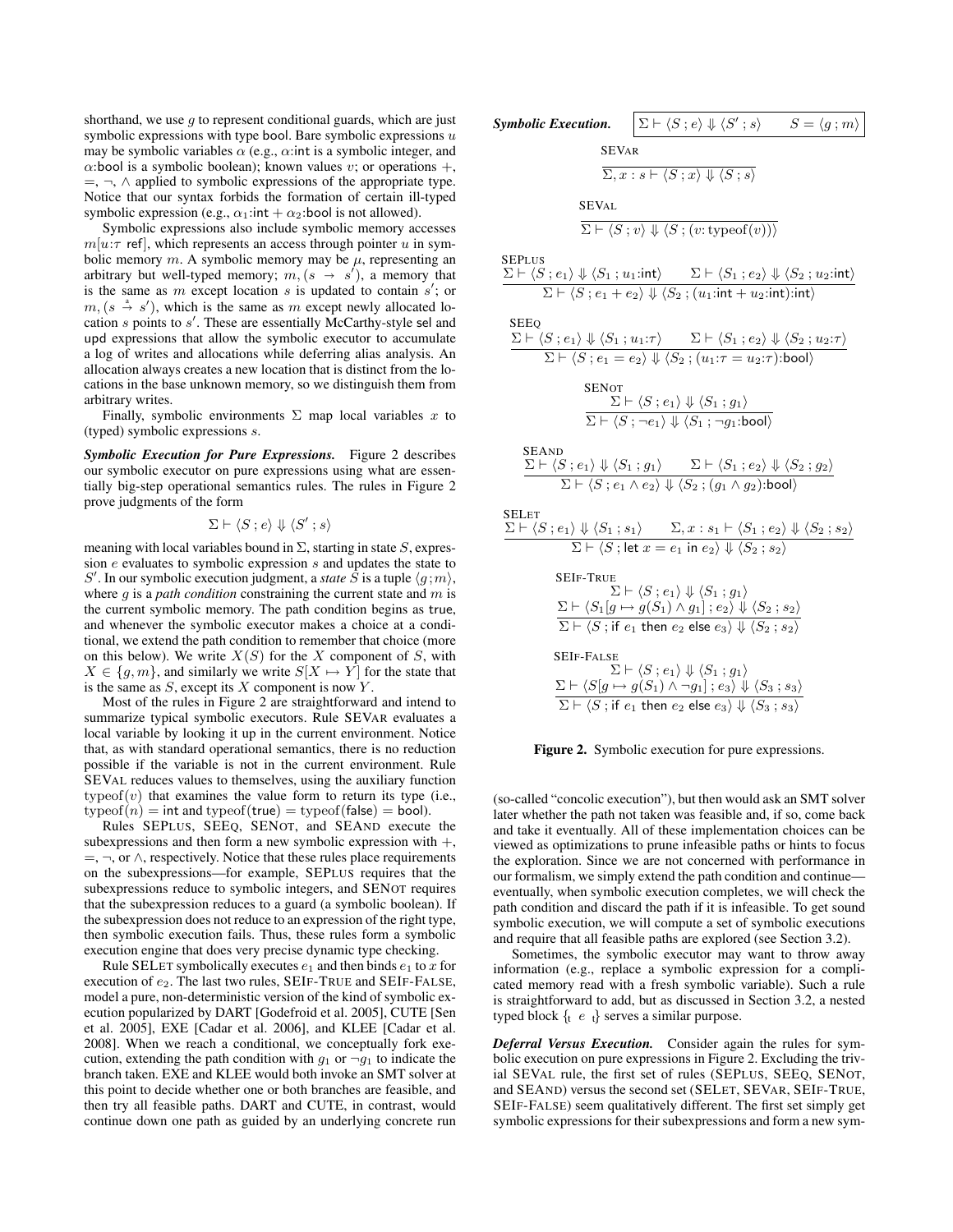bolic expression of the corresponding operator, essentially deferring any reasoning about the operation (e.g., to an SMT solver). In contrast, the second set does not accumulate any such symbolic expression but rather chooses a possible concrete execution to follow. For example, we can view SEIF-TRUE as choosing to assume that  $g_1$  is concretely true and proceeding to symbolically execute  $e_2$ . This assumption is recorded in the path condition. (The SELET and SEVAR rules are degenerate execution rules where no assumptions need to be made because there is only one possible concrete execution for each.) Alternatively, we see that there are symbolic expression forms for  $+$ ,  $=$ ,  $\neg$ , and  $\wedge$  but not for let, program variables, and if.

Although it is not commonly presented as such, the decision of deferral versus execution is a design choice. For example, let us include an if-then-else symbolic expression  $g?s_1:s_2$  (using a Cstyle conditional syntax) that evaluates to  $s_1$  if g evaluates to true and  $s<sub>2</sub>$  otherwise. Then, we could defer to the evaluation of the conditional to the solver with the following rule:

SEIF-DEFER

 $\Sigma \vdash \langle S \,; e_1 \rangle \Downarrow \langle S_1 \,; g_1 \rangle$  $\Sigma \vdash \langle S[g \mapsto g(S_1) \wedge g_1] ; e_2 \rangle \Downarrow \langle S_2 ; u_2 : \tau \rangle$  $\Sigma \vdash \langle S[g \mapsto g(S_1) \land \neg g_1] ; e_3 \rangle \Downarrow \langle S_3 ; u_3 : \tau \rangle$  $S' = \langle (g_1?g(S_2):g(S_3)) ; (g_1?m(S_2):m(S_3)) \rangle$  $\Sigma \vdash \langle S\,;\mathrm{(if~}e_1~\mathrm{then~}e_2~\mathrm{else~}e_3)\rangle \Downarrow \langle S'~; (g_1?(u_2:\tau) {:}(u_3:\tau)){:}\tau\rangle$ 

Here notice we also have to extend the  $\cdot$ ?  $\cdot$  : relation to operate over memory as well. With this rule, we need not "fork" symbolic execution at all. However, note that even with conditional symbolic expressions and condition symbolic memory, this rule is more conservative than the SEIF-TRUE and SEIF-FALSE execution rules, as it requires both branches to have the same type.

Conversely, other rules may also be made non-deterministic in manner similar to SEIF-\*. For example, SEVAR may instead return an arbitrary value v and add  $\Sigma(x) = v$  to the path condition, a style that resembles hybrid concolic testing [\[Majumdar and Sen](#page-11-7) [2007\]](#page-11-7). A special case of execution rules are ones that apply only when we have concrete values during symbolic execution and thus do not need to "fork." For example, we could have a SEPLUS-CONC that applies to two concrete values  $n_1$ ,  $n_2$  and returns the sum. This approach is reminiscent of partial evaluation.

These choices trade off the amount of work done between the symbolic executor and the underlying SMT solver. For example, SEIF-DEFER introduces many disjunctions into symbolic expressions, which then may be hard to solve efficiently. To match current practice, we stick with the forking variant for conditionals, but we believe our system would also be sound with SEIF-DEFER.

*Symbolic References.* [Figure 3](#page-4-0) continues our symbolic executor definition with rules for updatable references. We use deferral rules for all aspects of references in our formalization. Rule SEREF evaluates  $e_1$  and extends  $m(S_1)$  with an allocation for fresh symbolic pointer  $\alpha$ . Similarly, rule SEAsSIGN extends  $S_2$  to record that  $s_1$ now points to  $s_2$ . Observe that allocations and writes are simply logged during symbolic execution for later inspection. Also, notice that we allow *any* value to be written to  $s_1$ , even if it does not match the type annotation on  $s_1$ . In contrast, standard type systems require that any writes to memory must preserve types since the type system does not track enough information about pointers to be sound if that property is violated. Symbolic execution tracks every possible program execution precisely, and so it can allow arbitrary memory writes.

In SEDEREF, we evaluate  $e_1$  to a pointer  $u_1$ : $\tau$  ref and then produce the symbolic expression  $m(S_1)[u_1:\tau \text{ ref}]:\tau$  to represent the contents of that location. However, here we are faced with a challenge: we are not actually looking up the contents of memory; rather, we are simply forming a symbolic expression to represent

| Symbolic Execution for References.                                                                                                                                                                                                                                                                                                                                       | $\mid \Sigma \vdash \langle S \, ; \, e \rangle \Downarrow \langle S' \, ; \, s \rangle \mid$ |
|--------------------------------------------------------------------------------------------------------------------------------------------------------------------------------------------------------------------------------------------------------------------------------------------------------------------------------------------------------------------------|-----------------------------------------------------------------------------------------------|
| <b>SEREF</b><br>$\Sigma \vdash \langle S : e_1 \rangle \Downarrow \langle S_1 : u_1 : \tau \rangle \qquad \alpha \notin \Sigma, S, S_1, u_1$<br>$S' = S_1[m \mapsto (m(S_1), (\alpha : \tau \text{ ref} \stackrel{a}{\rightarrow} u_1 : \tau))]$<br>$\Sigma \vdash \langle S_1 ; \mathsf{ref}\ e_1 \rangle \Downarrow \langle S' ; \alpha : \tau \ \mathsf{ref} \rangle$ |                                                                                               |
| <b>SEASSIGN</b><br>$\Sigma \vdash \langle S : e_1 \rangle \Downarrow \langle S_1 : s_1 \rangle$ $\Sigma \vdash \langle S_1 : e_2 \rangle \Downarrow \langle S_2 : s_2 \rangle$<br>$\Sigma \vdash \langle S : e_1 := e_2 \rangle \Downarrow \langle S_2   m \mapsto (m(S_2), (s_1 \rightarrow s_2))   ; s_2 \rangle$                                                      |                                                                                               |
| <b>SEDEREF</b><br>$\Sigma \vdash \langle S : e_1 \rangle \Downarrow \langle S_1 : u_1 : \tau \text{ ref} \rangle$ $\vdash m(S_1)$ ok<br>$\Sigma \vdash \langle S ; !e_1 \rangle \Downarrow \langle S_1 ; m(S_1)   u_1 : \tau \text{ ref}   : \tau \rangle$                                                                                                               |                                                                                               |
| Memory Type Consistency.                                                                                                                                                                                                                                                                                                                                                 | $\vdash m$ ok $U \quad \vdash m$ ok                                                           |

| emory Type Consistency.     | $\mid$ $\vdash m$ ok $U$<br>$  m$ ok                                                                  |  |
|-----------------------------|-------------------------------------------------------------------------------------------------------|--|
| EMPTY-OK                    | ALLOC-OK                                                                                              |  |
| $\vdash \mu$ ok $\emptyset$ | $\vdash m$ ok $U$<br>$\vdash m, (\alpha:\tau \text{ ref } \stackrel{a}{\rightarrow} u_2:\tau)$ ok $U$ |  |

OVERWRITE-OK<br>  $\vdash m$  ok  $U$   $U'=U\setminus \{s_1 \to s_2 \mid s_1 \equiv u_1: \tau \text{ ref} \land s_1 \to s_2 \in U\}$  $\vdash m,(u_1:\tau$  ref  $\rightarrow u_2:\tau)$  ok  $U'$ 

| ARBITRARY-NOTOK                                                        | M-OK                      |
|------------------------------------------------------------------------|---------------------------|
| $\vdash m$ ok $U$                                                      | $\vdash m$ ok $\emptyset$ |
| $\vdash m,(s_1 \rightarrow s_2)$ ok $(U \cup \{s_1 \rightarrow s_2\})$ | $m \circ k$               |

<span id="page-4-0"></span>Figure 3. Symbolic execution for updatable references.

the contents. How, then, do we determine the type of the pointedto value? We need the type so that we can halt symbolic execution later if that value is used in a type-incorrect manner. That is, we do not want to defer the discovery of a potential type error.

Our solution is to use the type annotation on the pointer to get the type of the contents—but above we just explained that SEASSIGN allows writes to violate those type annotations. There are many potential ways to solve this problem. We could invoke an SMT solver to compute the actual set of addresses that could be dereferenced and fork execution for each one. Or we could proceed as our implementation and use an external alias analysis to conservatively model all possible locations that could be read to check that the values at all locations have the same type [\(Section 4\)](#page-6-0). However, to keep the formal system simple, we choose a very coarse solution: we require that *all* pointers in memory are welltyped with the check  $\vdash m(S_1)$  ok.

This judgment is defined in the bottom portion of [Figure 3](#page-4-0) in terms of the auxiliary judgment  $\vdash m$  ok U, which means memory m is consistently typed (pointers point to values of the right type), except for mappings in  $\bar{U}$ . There are four cases for this judgment. EMPTY-OK says that arbitrary well-typed memory  $\mu$  is consistently typed. Similarly, ALLOC-OK says that if  $m$  is consistently typed except for potentially inconsistent writes in  $U$ , then adding an allocation preserves consistent typing up to  $U$ . Rule OVERWRITE-OK says that if  $\vdash m$  ok U and we extend m with a well-typed write to  $u_1$ , then any previous, inconsistent writes to locations  $s_1 \equiv u_1$ :  $\tau$  ref can be ignored. Here by  $\equiv$  we mean syntactic equivalence, but in practice we could query a solver to validate such an equality given the current path condition. Rule ARBITRARY-NOTOK says that any write can be added to  $U$  and viewed as potentially inconsistent. Finally, M-OK says that  $\vdash m$  ok if m has no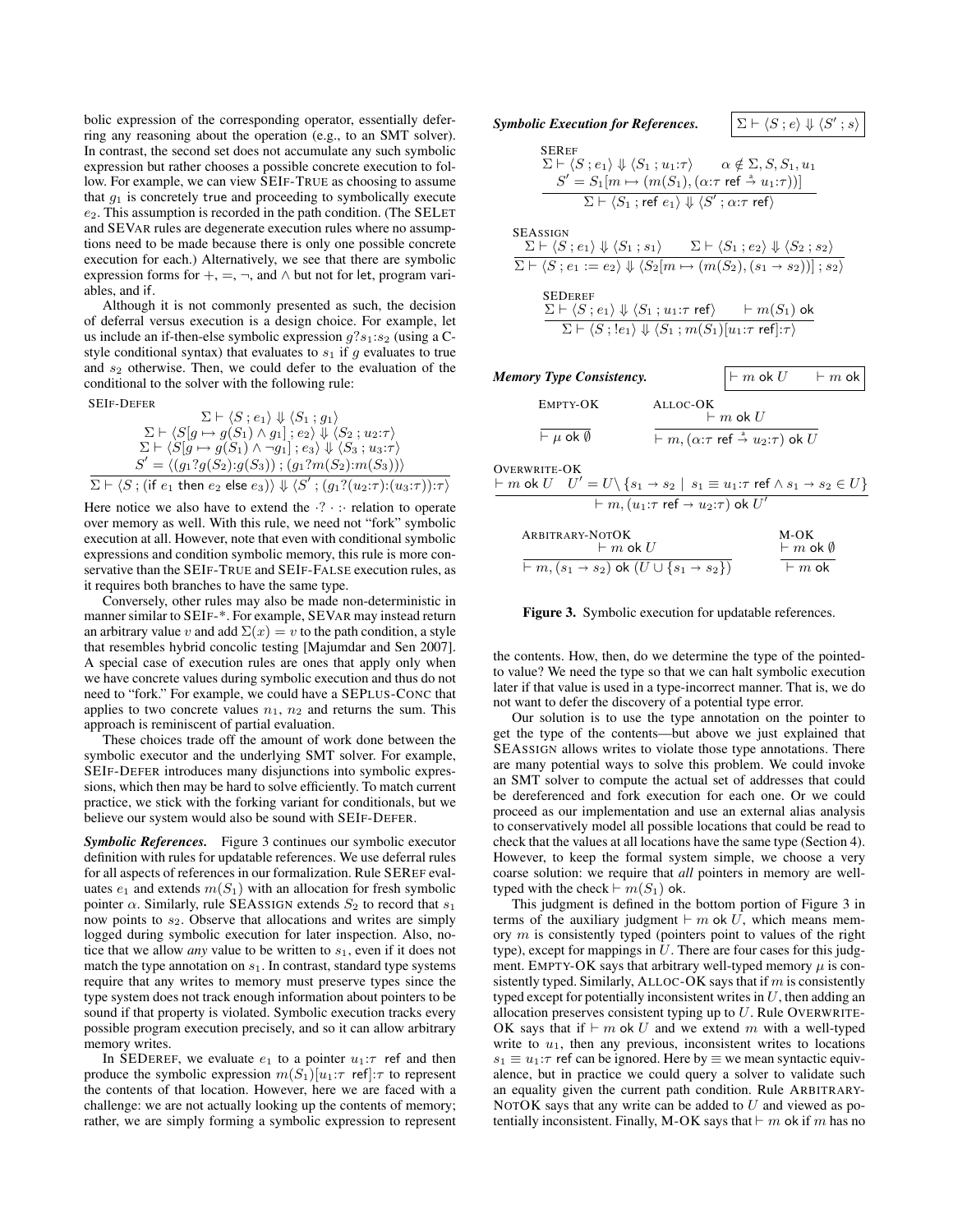| $\Gamma\vdash e:\tau$<br><b>Block Typing.</b>                                                                                                                                                                                                                                                                   |  |  |
|-----------------------------------------------------------------------------------------------------------------------------------------------------------------------------------------------------------------------------------------------------------------------------------------------------------------|--|--|
| <b>TSYMBLOCK</b><br>$\Sigma(x) = \alpha_x : \Gamma(x)$ (for all $x \in dom(\Gamma)$ )<br>$\Sigma \vdash \langle S : e \rangle \Downarrow \langle S_i : u_i : \tau \rangle$ $S = \langle \text{true} : \mu \rangle$ $\mu \notin \Sigma$<br>$\vdash m(S_i)$ ok exhaustive $(g(S_1), \ldots, g(S_n))$ $(i \in 1n)$ |  |  |
| $\Gamma \vdash \{s \ e \ s\} : \tau$                                                                                                                                                                                                                                                                            |  |  |
| $exhaustive(g_1, , g_n) \Longleftrightarrow (g_1 \vee  \vee g_n \text{ is a tautology})$                                                                                                                                                                                                                        |  |  |
| $\mid \Sigma \vdash \langle S \, ; e \rangle \Downarrow \langle S' \, ; s \rangle \mid$<br><b>Block Symbolic Execution.</b>                                                                                                                                                                                     |  |  |
| <b>SETYPBLOCK</b><br>$\vdash \Sigma : \Gamma$ $\vdash m(S)$ ok $\Gamma \vdash e : \tau$ $\mu', \alpha \notin \Sigma, S$<br>$\Sigma \vdash \langle S ; \{t e_t\} \rangle \Downarrow \langle S[m \mapsto \mu'] ; \alpha : \tau \rangle$                                                                           |  |  |
| $\mathsf{I} \vDash \Sigma : \Gamma$<br><b>Symbolic and Typing Environment Conformance.</b>                                                                                                                                                                                                                      |  |  |

<span id="page-5-1"></span>
$$
\underline{\Sigma(x) = u:\Gamma(x) \qquad \text{(for all } x \in \text{dom}(\Gamma))}
$$
\n
$$
\frac{\Sigma(x) = u:\Gamma(x) \qquad \text{(for all } x \in \text{dom}(\Gamma))}{\vdash \Sigma : \Gamma}
$$

Figure 4. Mixing symbolic execution and type checking.

inconsistent writes that persist. Together, these rules ensure that the type assigned to the result of a dereference is sound. We can also see how the SEDEREF may be made more precise by only requiring consistency up to a set of writes  $U$  and querying a solver to show that  $u_1$ : $\tau$  ref are disequal to all the address expressions in U.

#### <span id="page-5-0"></span>3.2 Mixing

In the previous section, we considered type checking and symbolic execution separately, ignoring the blocks that indicate a switch in analysis. [Figure 4](#page-5-1) shows the two *mix rules* that capture switching between analyses.

Rule TSYMBLOCK describes how to type check a symbolic block  $\{s \in s\}$ , that is, how to apply symbolic execution to derive a type of a subexpression for a type checker. First, we construct an environment  $\Sigma$  that maps each variable x in  $\Gamma$  to a fresh symbolic variable  $\alpha_x$ , whose type is extracted from Γ. Then we run the symbolic execution under  $\Sigma$ , starting in a state with true for the path condition and a fresh symbolic variable  $\mu$  to stand for the current memory. Recall that, because of SEIF-TRUE and SEIF-FALSE, symbolic execution is actually non-deterministic it conceptually can branch at conditionals. If we want to *soundly* model the entire possible behavior of e, we need to execute all paths. Thus, we run the symbolic executor  $n$  times, yielding final states  $\langle S_i ; u_i : \tau \rangle$  for  $i \in 1..n$ , and we require that the disjunction of the guards from all executions form a tautology. This constraint ensures that we exhaustively explore every possible path (see [Sec](#page-5-2)[tion 3.3](#page-5-2) about soundness). And if all those paths executed successfully without type errors and returned a value of the same type  $\tau$ , then that is the type of expression e. We also check that all paths leave memory in a consistent state.

Symbolic execution has typically been used as an unsound analysis where there is no exhaustiveness check like  $\mathit{exhaustive}(...)$ in the TSYMBLOCK. We can also model such unsound analysis by weakening  $\emph{exhaustive}(...)$  to a "good enough check."

The other rule, SETYPBLOCK, describes how to symbolically execute a typed block  $\{t \mid e_t\}$ , that is, how to apply the type checker in the middle of a symbolic execution. We begin by deriving a type environment  $\Gamma$  that maps local variables to the types of the symbols they are mapped to in  $\Sigma$ . This mapping is described precisely by the judgment  $\vdash \Sigma : \Gamma$ , which is straightforward. We also require that the current symbolic memory state be consistent, since the typed block relies purely on type information (rather than tracking pointer values as symbolic execution does). Then we type check  $e$  in  $\Gamma$ , yielding a type  $\tau$ . The typed block itself symbolically evaluates to a fresh symbolic variable  $\alpha$  of type  $\tau$ . Since the typed block may have written to memory, we conservatively set the memory of the output state to a fresh  $\mu'$ , indicating we know nothing about the memory state at that point except that it is consistent.

Note that in our formalism, we do not have typed blocks within typed blocks, or symbolic blocks within symbolic blocks, though these would be trivial to add (by passing-through).

*Why Mix?* The mix rules are essentially as precise as possible given the strengths and limitations of each analysis. The nested analysis starts with the maximum amount of information that can be extracted from the other static analysis—for symbolic blocks, the only available information for symbolic execution is types, whereas for typed blocks, the type checker only cares about types of variables and thus abstracts away the symbolic expressions. After the nested analysis is complete, the result is similarly passed back to the enclosing analysis as precisely as possible.

For this paper, we deliberately chose two analyses at opposite ends of the precision spectrum: type checking is cheap, flowinsensitive with a rather coarse abstraction, while symbolic execution is expensive, flow- and path-sensitive (and context-sensitive if we add functions) with a minimal amount of abstraction (i.e., it is not even a proper program analysis per se, as there are no termination guarantees). They also work in such a different manner that it does not seem particularly natural to combine them in tighter ways (e.g., as a reduced product of abstract interpreters [\[Cousot and](#page-11-8) [Cousot](#page-11-8) [1979\]](#page-11-8)). We think it is surprising just how much additional precision we can obtain and the kinds of idioms we can analyze from such a simple mixing of an entirely standard type system and a typical symbolic executor as-is (as we see in [Section 2\)](#page-1-0). We note that a type system capturing all of the examples in [Section 2](#page-1-0) would likely be quite advanced (involving, for example, dependent types).

However, as can be seen in [Figure 4,](#page-5-1) the conversion between these two analyses may be extremely lossy. For example, in SETYPBLOCK, the memory after returning from the type checker must be a fresh arbitrary memory  $\mu'$  because e may make any number of writes not captured by the type system and thus not seen by the symbolic executor. We can also imagine mixing any number of analyses in arbitrary combination, yielding different precision/efficiency tradeoffs. For example, if we were to use a type and effect system rather than just a type system, we could avoid introducing a completely fresh memory  $\mu'$  in SETYPBLOCK—instead, we could find the effect of e and limit applying this "havoc" operation only to locations that could have been changed.

#### <span id="page-5-2"></span>3.3 Soundness

In this section, we sketch the soundness of MIX, which is described in full detail in the appendix of our companion technical report [Khoo et al. [2010\]](#page-11-9). The key feature of our proof is that aside from the mix rule cases, it reuses the standalone type soundness and symbolic execution soundness proofs essentially as-is.

We show soundness with respect to a standard big-step operational semantics for our simple language of expressions. Our semantics is given by a judgment  $E \vdash \langle M; e \rangle \rightarrow r$ . This says that in a concrete environment  $E$ , an initial concrete memory  $M$  and an expression  $e$  evaluate to a result  $r$ . A concrete environment maps variables to values, while a concrete memory maps locations to values. The evaluation result  $r$  is either a concrete memory-value pair  $\langle M'; v \rangle$  or a distinguished error token.

To prove mix soundness, we consider simultaneously type and symbolic execution soundness. While type soundness is standard,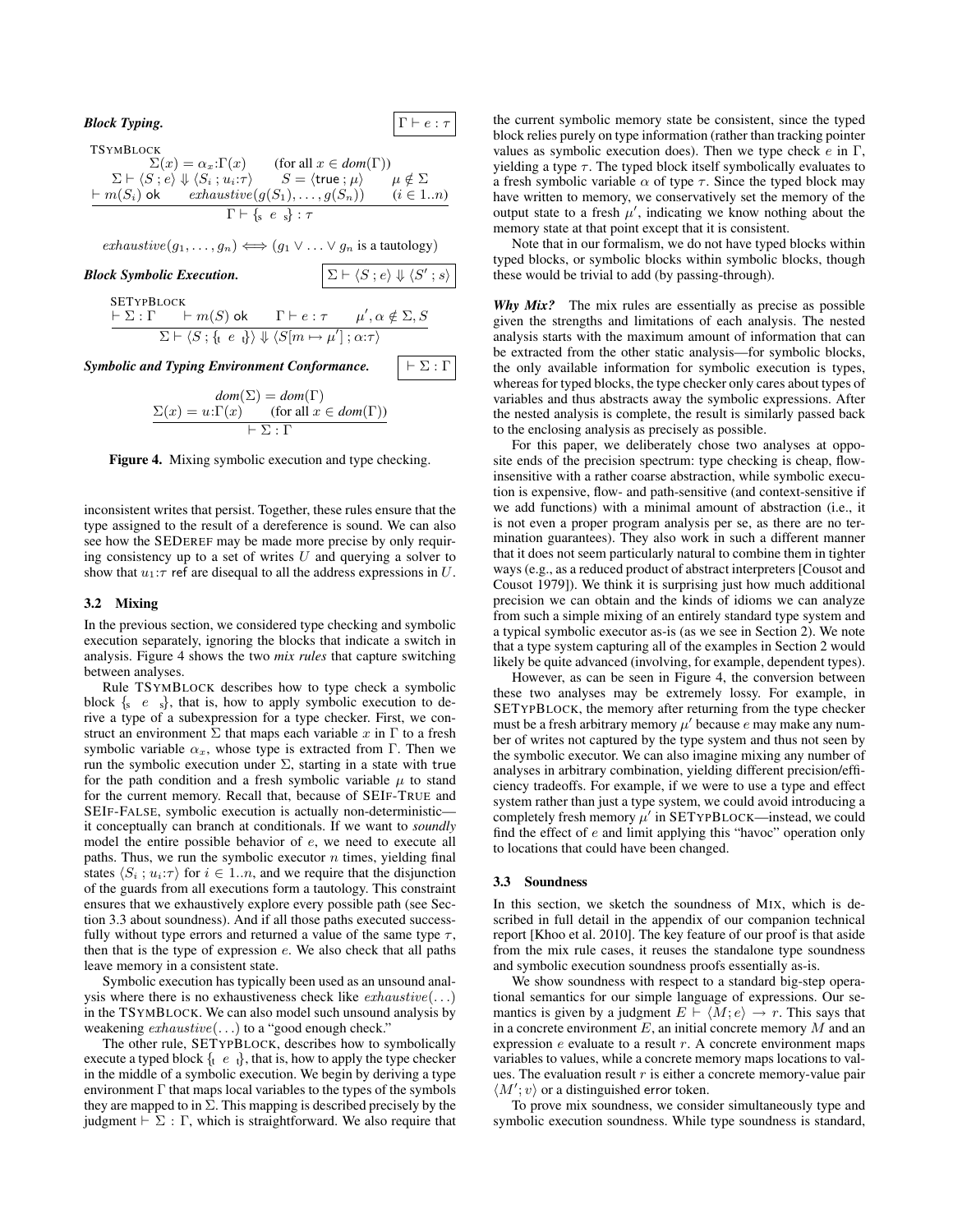we discuss it briefly, as it is a part of mix soundness, and provides intuition for symbolic execution soundness.

For type soundness, we introduce a memory type environment Λ that maps locations to types, and we update the typing judgment to carry this additional environment, as  $\Gamma \vdash_{\Lambda} e : \tau$  where  $\Lambda$  is constant in all rules. In many proofs,  $\Lambda$  is included in  $\Gamma$  rather than being called out separately, but for Mix soundness separating locations from variables makes the proof easier. To show type soundness, we need a relation between the concrete environment and memory  $\langle E; M \rangle$  and the type environment and memory typing  $\langle \Gamma; \Lambda \rangle$ . We write this relation as  $\langle E; M \rangle \sim \langle \Gamma; \Lambda \rangle$ , which informally says two things: (1) the type environment  $\Gamma$  abstracts the concrete environment  $E$ , that is, the concrete value  $v$  mapped by each variable x in E has type  $\Gamma(x)$ , and (2) the memory typing  $\Lambda$ abstracts the concrete memory  $M$ , that is, the concrete value  $v$  at each location l in M has type  $\Lambda(l)$ . We also talk about the second component in isolation, in which case we write  $M \sim \Lambda$  to mean memory typing  $\Lambda$  abstracts the concrete memory  $M$ .

Type soundness is the first part of mix soundness (statement 1 in [Theorem 1,](#page-6-1) shown below). Let us consider the pieces. Suppose we have a concrete evaluation  $E \vdash \langle M; e \rangle \rightarrow r$ . We further suppose that  $e$  has type  $\tau$  in typing environments that are sound with respect to the concrete state (i.e.,  $\langle E; M \rangle \sim \langle \Gamma; \Lambda \rangle$ ). Then, the result r must be a memory-value pair  $\langle M'; v \rangle$  where the resulting concrete memory is abstracted by  $\Lambda'$ , an extension of  $\Lambda$ , and the resulting value v has the same type  $\tau$  in  $\Gamma$  with the extended memory typing Λ 0 . Notice this captures the notions that well-typed expressions cannot evaluate to error and that evaluation preserves typing.

For symbolic execution soundness, we need to ensure that a symbolic execution faithfully models actual concrete executions. Let *V* be a *valuation*, which is a finite mapping from symbolic values  $\alpha$  to concrete values v or concrete memories M. We write  $[[s]]^V$ ,  $[[m]]^V$ , and  $[[\Sigma]]^V$  for the natural extension of V to operate<br>on arbitrary symbolic expressions, memories, and the symbolic enon arbitrary symbolic expressions, memories, and the symbolic environment. Symbolic execution begins with symbolic values  $\alpha$  for unknown inputs and accumulates a symbolic expression  $s$  that represents the result of the program. Then at a high-level, if symbolic execution is sound, then a concrete run that begins with  $\llbracket \alpha \rrbracket^V$  for inputs should produce the expression  $\llbracket \alpha \rrbracket^V$ inputs should produce the expression  $[s]^V$ .<br>To formalize this notion, we need a source

To formalize this notion, we need a soundness relation between the concrete evaluation state and the symbolic execution state, just as in type soundness. The form of our soundness relations for symbolic execution states is as follows:

$$
\langle E; M \rangle \sim_{\Lambda_0 \cdot V \cdot \Lambda} \langle \Sigma; m \rangle
$$

This relation captures two key properties. First, applying the valuation  $V$  to the symbolic state should yield the concrete state (i.e.,  $[\![\Sigma]\!]^V = E$  and  $[\![m]\!]^V = M$ ). Second, the types of symbolic ex-<br>pressions in  $\Sigma$  and m must be correctly related. Recall that an addipressions in  $\Sigma$  and  $m$  must be correctly related. Recall that an additional property of our typed symbolic execution is that it tracks the type of symbolic expressions and halts upon encountering ill-typed expressions. The typing of symbolic reference expressions must be with respect to some memory typing. This memory typing is given by  $\Lambda_0$  and  $\Lambda$ . For technical reasons, we need to separate the locations in the arbitrary memory on entry  $\Lambda_0$  from the locations that come from allocations during symbolic execution  $\Lambda$ ; to get typing for the entire memory, we write  $\Lambda_0 \ast \Lambda$  to mean the union of submemory typings  $\Lambda_0$  and  $\Lambda$  with disjoint domains. Analogously, we also have a symbolic soundness relation that applies to memoryvalue pairs:  $\langle M; v \rangle \sim_{\Lambda_0 \cdot V \cdot \Lambda} \langle m; s \rangle$ .

As alluded to above, we first consider a notion of symbolic execution soundness with respect to a concrete execution. This notion is what is stated in the second part of mix soundness [\(Theo](#page-6-1)[rem 1\)](#page-6-1). Analogous to type soundness, it says that suppose we have a concrete evaluation  $E \vdash \langle M; e \rangle \rightarrow r$  and a symbolic execution

 $\Sigma \vdash \langle S; e \rangle \Downarrow \langle S'; s \rangle$  such that the symbolic state is an abstraction of the concrete state (i.e.,  $\langle E; M \rangle \sim_{\Lambda_0 \cdot V \cdot \Lambda} \langle \Sigma; m(S) \rangle$ ). There is one more premise,  $[g(S')]^{V}$ , which says that the path condition accu-<br>mulated during symbolic execution holds under this valuation. This mulated during symbolic execution holds under this valuation. This constrains the concrete and symbolic executions to follow the same path. With these premises, symbolic execution soundness says that the result of symbolic execution, that is the memory-symbolic expression pair  $\langle m(S'); s \rangle$ , is an abstraction of the concrete evaluation result, which must be a memory-value pair  $\langle M'; v \rangle$ .

#### <span id="page-6-1"></span>Theorem 1 (MIX Soundness) *1. If*

 $E \vdash \langle M; e \rangle \rightarrow r$  *and*  $\Gamma \vdash_{\Lambda} e : \tau$  *such that*  $\langle E; M \rangle \sim \langle \Gamma; \Lambda \rangle$ , *then*  $\emptyset \vdash_{\Lambda'} v : \tau$  *and*  $M' \sim \Lambda'$  *for some*  $M'$ *, v,*  $\Lambda'$  *such that*  $r = \langle M'; v \rangle$  and  $\Lambda' \supseteq \Lambda$ .  $E \vdash l M \cdot e \rightarrow r$  *and* 

$$
\Sigma \vdash \langle X, e \rangle \Downarrow \langle S'; s \rangle
$$
\n
$$
\Sigma \vdash \langle S; e \rangle \Downarrow \langle S'; s \rangle
$$
\nsuch that\n
$$
\langle E; M \rangle \sim_{\Lambda_0 \cdot V \cdot \Lambda} \langle \Sigma; m(S) \rangle \quad and \quad [g(S')]^V ,
$$
\nthen  $r \sim_{\Lambda_0' \cdot V' \cdot \Lambda'} \langle m(S'); s \rangle$  for some  $V' \supseteq V$  and some

*then*  $r \sim_{\Lambda'_0 \cdot V' \cdot \Lambda'} \langle m(S') ; s \rangle$  *for some* V  $\Lambda'_0, \Lambda'$  such that  $\Lambda'_0 \ast \Lambda' \supseteq \Lambda_0 \ast \Lambda$ .

PROOF

*2. If*

By simultaneous induction on the derivations of  $E \vdash \langle M; e \rangle \rightarrow r$ . The proof is given in the appendix of our companion technical report [Khoo et al. [2010\]](#page-11-9).

This statement of symbolic execution soundness (part 2 in [The](#page-6-1)[orem 1\)](#page-6-1) is what we need to show MIX sound, but at first glance, it seems suspect because it does not say anything about symbolic execution being exhaustive. However, if we look at type checking a symbolic block (i.e., rule TSYMBLOCK), exhaustiveness is ensured through the  $exhaustive$ (...) constraint.

In particular, we can state exhaustive symbolic execution as a corollary, and the case for TSYMBLOCK proceeds in the same manner as this corollary.

## Corollary 1.1 (Exhaustive Symbolic Execution)

*Suppose*  $E \vdash \langle M; e \rangle \rightarrow \langle M'; v \rangle$  *and we have*  $n > 0$  *symbolic executions*

> $\Sigma \vdash \langle \langle \text{true}; m \rangle ; e \rangle \Downarrow \langle S_i ; s_i \rangle$  *such that*  $exhaustive(g(S_1), \ldots, g(S_n))$  and  $\langle E; M \rangle \sim_{\Lambda_0 \cdot V \cdot \Lambda} \langle \Sigma; m \rangle$

*then*  $\langle M'; v \rangle \sim_{\Lambda_0', V', \Lambda'} \langle m(S_i); s_i \rangle$  *for some*  $i \in 1..n, V' \supseteq$ *V*, and some  $\Lambda'_0$ ,  $\Lambda'$  such that  $\Lambda'_0 \ast \Lambda' \supseteq \Lambda_0 \ast \Lambda$ .

Here we say that if we have  $n > 0$  symbolic executions that each start with a path condition of true and where their resulting path conditions are *exhaustive* (i.e.,  $g(S_1) \vee \ldots \vee g(S_n)$  is a tautology meaning it holds under any valuation  $V$ ), then one of those symbolic executions must match the concrete execution. Observe that in this statement, there is no premise on the resulting path condition, but rather that we start with a initial path condition of true.

# <span id="page-6-0"></span>4. MIXY: A Prototype of MIX for C

We have developed MIXY, a prototype tool for C that uses MIX to detect null pointer errors. MIXY mixes a (flow-insensitive) type qualifier inference system with a symbolic executor. MIXY is built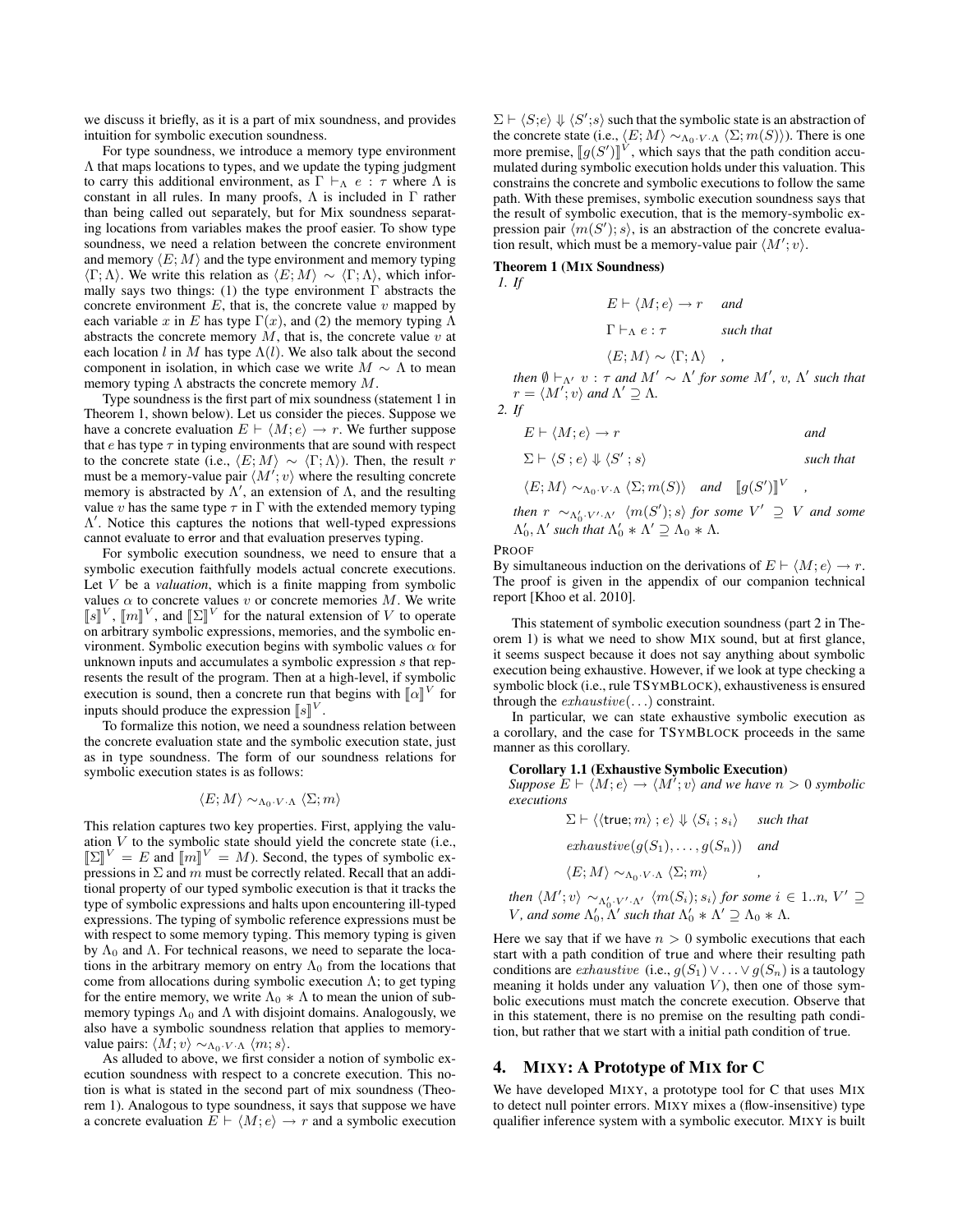on top of the CIL front-end for C [\[Necula et al.](#page-11-10) [2002\]](#page-11-10), and our type qualifier inference system, CilQual, is essentially a simplified CIL reimplementation of the type qualifier inference algorithm described by [Foster et al.](#page-11-1) [\[2006\]](#page-11-1). Our symbolic executor, Otter [\[Reisner et al.](#page-11-11) [2010\]](#page-11-11), uses STP [\[Ganesh and Dill](#page-11-12) [2007\]](#page-11-12) as its SMT solver and works in a manner similar to KLEE [\[Cadar et al.](#page-11-6) [2008\]](#page-11-6).

**Type Qualifiers and Null Pointer Errors.** For this application, we introduce two qualifier annotations for pointers: nonnull indicates that a pointer must not be null, and null indicates that a pointer may be null. Our inference system automatically annotates uses of the NULL macro with the null qualifier annotation. The type qualifier inference system generates constraints among known qualifiers and unknown qualifier variables, solves those constraints, and then reports a warning if null values may flow to nonnull positions. Thus, our type qualifier inference system ensures pointers that may be null cannot be used where non-null pointers are required.

For example, consider the following C code:

- *<sup>1</sup>* void free(int ∗nonnull x);
- *<sup>2</sup>* int ∗id(int ∗p) { return p; }
- $3 \text{ int } *x = \text{NULL}$ ;
- *<sup>4</sup>* int ∗y = id(x);
- *<sup>5</sup>* free(y);

Here on line 1 we annotate free to indicate it takes a nonnull pointer. Then on line 3, we initialize  $\times$  to be NULL, pass that value through id, and store the result in  $y$  on line 4. Then on line 5 we call free with NULL.

Our qualifier inference system will generate the following types and constraints (with some simplifications, and ignoring  $l$ - and  $r$ value issues):

> free : int \* nonnull  $\rightarrow$  void  $x : \text{int} * \beta$ id : int \* $\gamma \rightarrow \text{int} * \delta$  y : int \* $\epsilon$ null =  $\beta$   $\beta = \gamma$   $\gamma = \delta$   $\delta = \epsilon$   $\epsilon$  = nonnull

Here  $\beta$ ,  $\gamma$ ,  $\delta$ , and  $\epsilon$  are variables that standard for unknown qualifiers. Put together, these constraints require null  $=$  nonnull, which is not allowed, and hence qualifier inference will report an error for this program.

Our symbolic executor also looks for null pointer errors. The symbolic executor tracks C values at the bit level, using a representation similar to KLEE [\[Cadar et al.](#page-11-6) [2008\]](#page-11-6). A null pointer is represented as the value 0, and the symbolic executor reports an error if 0 is ever dereferenced.

*Typed and Symbolic Blocks.* In our formal system, we allow typed and symbolic blocks to be introduced anywhere in the program. In MIXY, these blocks can only be introduced around whole function bodies by annotating a function as *MIX(typed)* or *MIX(symbolic)*, and MIXY switches between qualifier inference and symbolic execution at function calls. We can simulate blocks within functions by manually extracting the relevant code into a fresh function.

Skipping some details for the moment, this switching process works as follows. When MIXY is invoked, the programmer specifies (as a command-line option) whether to begin in a typed block or a symbolic block. In either case, we first initialize global variables as appropriate for the analysis, and then analyze the program starting with main. In symbolic execution mode, we begin simulating the program at the entry function, and at calls to functions that are either unmarked or are marked as symbolic, we continue symbolic execution into the function body. At calls to functions marked with *MIX(typed)*, we switch to type inference starting with that function.

In type inference mode, we begin analysis at the entry function f, applying qualifier inference to f and all functions reachable from f in the call graph, up to the frontier of any functions that are marked

with *MIX(symbolic)*. We use CIL's built-in pointer analysis to find the targets of calls through function pointers. Finally, we switch to symbolic execution for each function marked *MIX(symbolic)* that was discovered at the frontier.

In this section, we describe implementation details that are not captured by our formal system from [Section 3:](#page-2-0)

- The formal system MIX is based on a type checking system where all types are given. Since type qualifier inference involves variables, we need to handle variables that are not yet constrained to concrete type qualifiers when transitioning to a symbolic block [\(Section 4.1\)](#page-7-0).
- We need to translate information about aliasing between blocks [\(Section 4.2\)](#page-8-0).
- Since the same block or function may be called from multiple contexts, we need to avoid repeating analysis of the same function [\(Section 4.3\)](#page-8-1).
- Since functions can contain blocks and be recursive, we need to handle recursion between typed and symbolic blocks [\(Sec](#page-8-2)tion  $4.4$ ).

Finally, we present our initial experience with MIXY [\(Section 4.5\)](#page-9-0), and we discuss some limitations and future work [\(Section 4.6\)](#page-10-0).

#### <span id="page-7-0"></span>4.1 Translating Null/Non-null and Type Variables

At transitions between typed and symbolic blocks, we need to translate null and nonnull annotations back and forth.

*From Types to Symbolic Values.* Suppose local variable  $\times$  has type int ∗nonnull. Then in the symbolic executor, we initialize x to point to a fresh memory cell. If x has type int ∗null, then we initialize x to be ( $\alpha$ :bool)?*loc*:0, where  $\alpha$  is a fresh boolean that may be either true or false, loc is a newly initialized pointer (described in [Section 4.2\)](#page-8-0), and 0 represents null. Hence this expression means x may be either null or non-null, and the symbolic executor will try both possibilities.

A more interesting case occurs if a variable  $\times$  has a type with a qualifier variable (e.g., int  $\ast \beta$ ). In this case, we first try to solve the current set of constraints to see whether  $\beta$  has a solution as either null or nonnull, and if it does, we perform the translation given above. Otherwise, if  $\beta$  could be either, we first optimistically assume it is nonnull.

We can safely use this assumption when returning from a typed block to a symbolic block since such a qualifier variable can only be introduced when variables are aliased (e.g., via pointer assignment), a case that is separately taken into account by the MIXY memory model (Section [4.2\)](#page-8-0).

However, if we use this assumption when entering a symbolic block from a typed block, we may later discover our assumption was too optimistic. For example, consider the following code:

$$
I \{t \text{ int } *x; \{s \ x = NULL; s\} ; \{s \ \text{free}(x); s\} \}
$$

In the type system, x has type int  $\ast \beta$ , where initially  $\beta$  is unconstrained. Suppose that we analyze the symbolic block on the right before the one on the left. This scenario could happen because the analysis of the enclosing typed block does not model control-flow order (i.e., is flow-insensitive). Then initially, we would think the call to free was safe because we optimistically treat unconstrained  $\beta$  as nonnull—but this is clearly not accurate here.

The solution is, as expected, to repeat our analyses until we reach a fixed point. In this case, after we analyze the left symbolic block, we will discover a new constraint on x, and hence when we iterate and reanalyze the right symbolic block, we will discover the error. We are computing a least fixed point because we start with optimistic assumptions—nothing is null—and then monotonically discover more expressions may be null.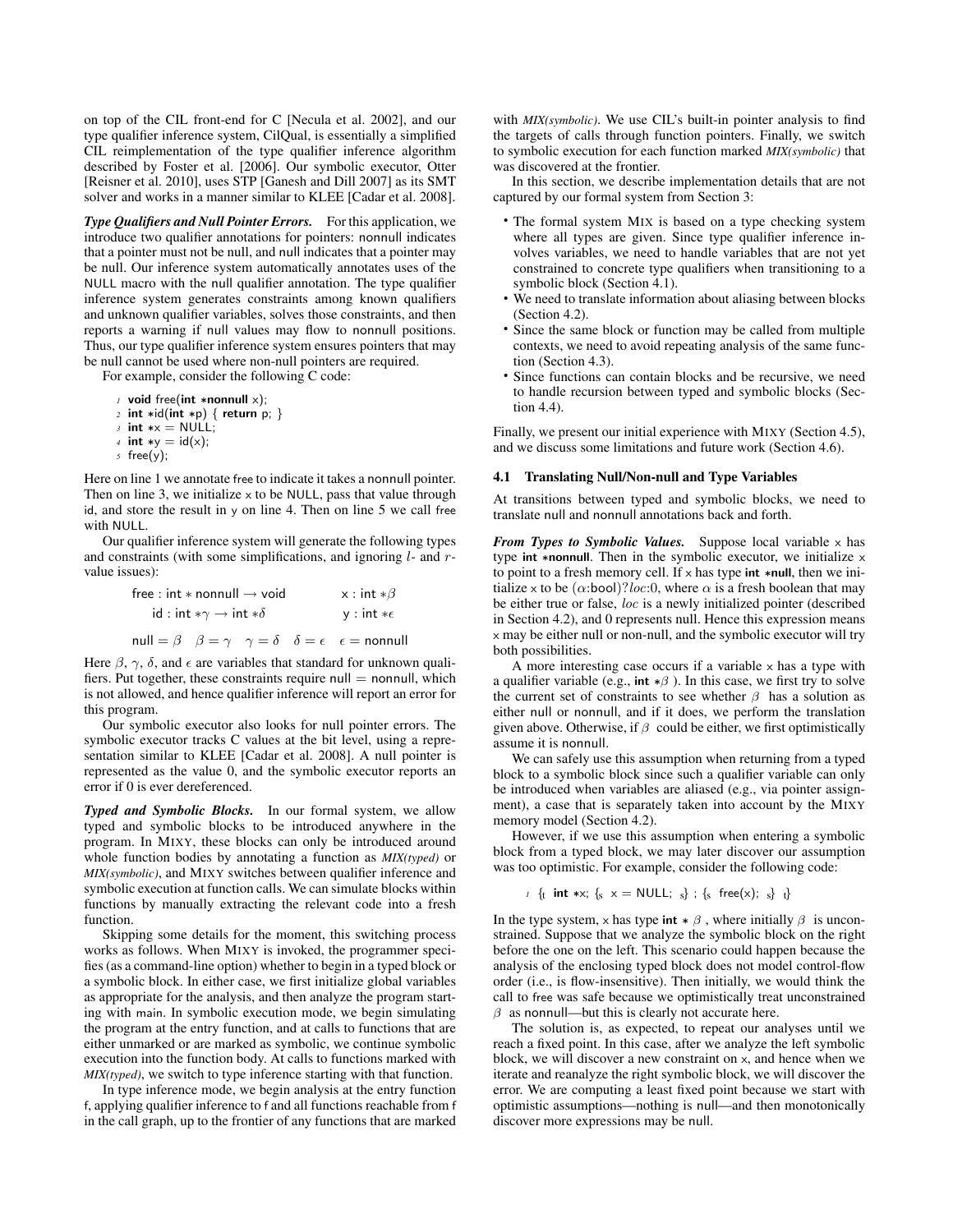*From Symbolic Values to Types.* We use the SMT solver to discover the possible final values of variables and translate those to the appropriate types. Given a variable  $\times$  that is mapped to symbolic expression s, we ask whether  $g \wedge (s = 0)$  is satisfiable where g is the path condition. If the condition is satisfiable, we constrain  $\times$  to be null in the type system. There are no nonnull constraints to be added since they correspond to places in code where pointers are dereferenced, which is not reflected in symbolic values.

Thus, null pointers from symbolic blocks will lead to errors in typed blocks if they flow to a nonnull position; whereas null pointers from typed blocks will lead to errors in symbolic blocks if they are dereferenced symbolically.

#### <span id="page-8-0"></span>4.2 Aliasing and MIXY's Memory Model

The formal system MIX defers all reasoning about aliasing to as late of a time as possible. As alluded to in [Section 3,](#page-2-0) this choice may be difficult to implement in practice given limitations in the constraint solver. Thus in MIXY, we use a pre-pass pointer analysis to initialize aliasing relationships.

*Typed to Symbolic Block.* When we switch from a typed block to a symbolic block, we initialize a fresh symbolic memory, which may include pointers. We use a variant of the approach described in Section [3](#page-2-0) that makes use of aliasing information to be more precise. Rather than modeling memory as one big array, MIXY models memory as a map from locations to separate arrays. Aliasing within arrays is modeled as in our formalism, and aliasing between arrays is modeled using Morris's general axiom of assignment [\[Bornat](#page-11-13) [2000;](#page-11-13) [Morris](#page-11-14) [1982\]](#page-11-14).

C also supports a richer variety of types such as arrays and structs, as well as recursive data structures. MIXY lazily initializes memory in an incremental manner so that we can sidestep the issue of initializing an arbitrarily recursive data structure; MIXY only initializes as much as is required by the symbolic block. We use CIL's pointer analysis to determine possible points-to relationships and initialize memory accordingly.

*Symbolic to Typed Block.* An issue arises from using type inference when we switch from a symbolic block to a typed block. Consider the following code snippets, which are identical except that y points to r on the left, and y points to x on the right:

| // *y not aliased to x      | // *y aliased to $x$      |
|-----------------------------|---------------------------|
| $int \cdot x = \ldots$      | $int \cdot x = \ldots$    |
| int $*r = $ , $**y = &$ r;  | int $**y = \&x$           |
| $\{t \}/\delta$ okay        | $\{t \}/t$ should fail    |
| $x = NULL$                  | $x = NULL$                |
| assert_nonnull(*y); $\{ \}$ | assert_nonnull(*y); $t$ } |
|                             |                           |
|                             |                           |

In both cases, at entry to the typed blocks,  $\times$  and  $*\nu$  are assigned types  $\beta$  ref and  $\gamma$  ref respectively, based on their current values. Notice, however, that for the code on the right, we should also have  $\beta = \gamma$ . Otherwise, after the assignment x = NULL, we will not know that ∗y is also NULL.

This example illustrates an important difference between type inference and type checking. In type checking, this problem cannot arise because every value has a known type, and we only have to check that those types are consistent. However, type inference actually has to discover richer information, such as what types must be equal because of aliasing, in order to find a valid typing.

One solution to this problem would be to translate aliasing information from symbolic execution to and from type constraints. In MIXY, we use an alternative solution that is easier to implement: we use CIL's built-in may pointer analysis to conservatively discover points-to relationships. When we transition from a symbolic block to a typed block, we add constraints to require that all mayaliased expressions have the same type.

## <span id="page-8-1"></span>4.3 Caching Blocks

In C, a block or function may be called from many different call sites, so we may need to analyze that block in the context of each call site. Since it can be quite costly to analyze that block repeatedly, we cache the calling context and the results of the analysis for that block, and we reuse the results when the block is called again with a compatible calling context. Conceptually, caching is similar to compositional symbolic execution [\[Godefroid](#page-11-15) [2007\]](#page-11-15); in MIXY, we implement caching as an extension to the mix rules, using types to summarize blocks rather than symbolic constraints.

*Caching Symbolic Blocks.* Before we translate the types from the enclosing typed block to symbolic values, we first check to see if we have previously analyzed the same symbolic block with a compatible calling context. We define the calling context to be the types for all variables that will be translated into symbolic values, and we say two calling contexts are compatible if every variable has the same type in both contexts.

If we have not analyzed the symbolic block before with a compatible calling context, we translate the types into symbolic values, analyze the symbolic block, and translate the symbolic values to types by adding type constraints as usual. At this point, we will cache the translated types for this calling context; we cache the translated types instead of the symbolic values since the translation from symbolic values to types is expensive. Otherwise, if we have analyzed the symbolic block before with a compatible calling context, we use the cached results by adding null type constraints for null cached types in a manner similar to translating symbolic values. Finally, in both cached and uncached cases, we restore aliasing relationships and return to the enclosing typed block as usual.

*Caching Typed Blocks.* Caching for typed blocks is similarly implemented, but with one difference: unlike above, we first translate symbolic values into types, then use the translated types as the calling context, and finally cache the final types as the result of analyzing the typed block. We could have chosen to use symbolic values as the calling context and the result, but since translating symbolic values to types or comparing symbolic values both involve similar number of calls to the SMT solver, we chose to use types to unify the implementation.

#### <span id="page-8-2"></span>4.4 Recursion between Typed and Symbolic Blocks

A typed block and a symbolic block may recursively call each other, and we found block recursion to be surprisingly common in our experiments. Without special handling for recursion, MIXY will keep switching between them indefinitely since a block is analyzed with a fresh initial state upon every entry. Therefore, we need to detect when recursion occurs, either beginning with a typed block or a symbolic block, and handle it specially.

To handle recursion, we maintain a block stack to keep track of blocks that are currently being analyzed. Similar to a function call stack, the block stack is a stack of blocks and their calling contexts, which are defined in terms of types as in caching [\(Section 4.3\)](#page-8-1). We push blocks onto the stack upon entry and pop them upon return.

Before entering a block, we first look for recursion by searching the block stack for the same block with a compatible calling context. If recursion is detected, then instead of entering the block, we mark the matching block on the stack as recursive and return an assumption about the result. For the initial assumption, we use the calling context of the marked block, optimistically assuming that the block has no effect. When we eventually return to the marked block, we compare the assumption with the actual result of analyz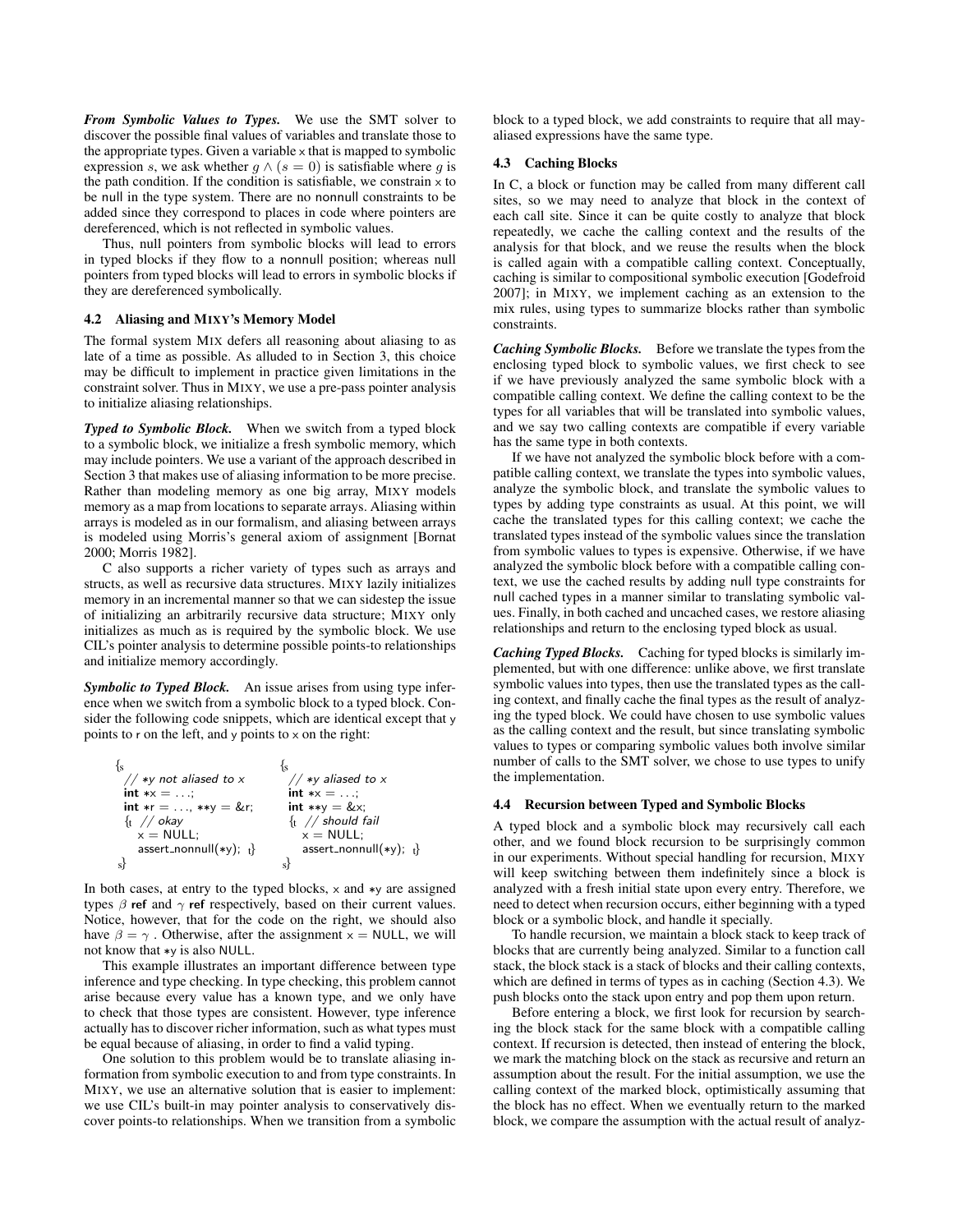ing the block. If the assumption is compatible with the actual result, we return the result; otherwise, we re-analyze the block using the actual result as the updated assumption until we reach a fixed point.

# <span id="page-9-0"></span>4.5 Preliminary Experience

We gained some initial experience with MIXY by running it on vsftpd-2.0.7 and looking for false null pointer warnings from pure type qualifier inference that can be eliminated with the addition of symbolic execution. Since MIXY is in the prototype stage, we started small. Rather than annotate all dereferences as requiring nonnull, we added just one nonnull annotation:

```
sysutil_free(void * nonnull p_ptr) MIX(typed) { ... }
```
The sysutil free function wraps the free system call and checks, at run time, that the pointer argument is not null. In essence, our analysis tries to check this property statically. We annotated sysutil free itself with *MIX(typed)*, so MIXY need not symbolically execute its body—our annotation captures the important part of its behavior for our analysis.

We then ran MIXY on vsf tpd, beginning with typing at the outermost level. We examined the resulting warnings and then tried adding *MIX(symbolic)* annotations to eliminate warnings. We succeeded in several cases, discussed next. We did not fully examine many of the other cases, but [Section 4.6](#page-10-0) describes some preliminary observations about MIXY in practice. Note that the code snippets shown below are abbreviated, and many identifiers have been shortened. We should also point out that all the examples below eliminate one or more imprecise qualifier flows from type qualifier inference; this pruning may or may not suppress a given warning, depending on whether other flows could produce the same warning.

#### *Case 1: Flow and path insensitivity in* sockaddr clear

```
1 void sockaddr clear(struct sockaddr ∗∗p sock) MIX(symbolic) {
```

```
2 if (*p\_sock != NULL) {
     3 sysutil free(∗p sock);
4 ∗p sock = NULL;
5 }
```
*<sup>6</sup>* }

This function is implicated in a false warning: due to flow insensitivity in the type system, the null assignment on line [4](#page-9-1) flows to the argument to sysutil free on line [3,](#page-9-2) even though the assignment occurs after the call. Also, the type system ignores the null check on line [2](#page-9-3) due to path-insensitivity.

Marking sockaddr clear with *MIX(symbolic)* successfully resolves this warning: the symbolic executor determines that ∗p sock is not null when used as an argument to sysutil free().

#### *Case 2: Path and context insensitivity in str\_next\_dirent*

```
1 void str alloc text(struct mystr∗ p str) MIX(typed);
2 const char∗ sysutil next dirent(. . .) MIX(typed) {
\overline{\phantom{a}} if (p_dirent == NULL) return NULL;
4 }
5 void str next dirent(. . .) MIX(symbolic) {
    const char* p_filename = sysutil_next_dirent(...);
    if (p_filename != NULL)
8 str_alloc_text(p_filename);
9 }
10 . . . str_alloc_text(str); sysutil_free(str); . . .
```
<span id="page-9-7"></span><span id="page-9-6"></span><span id="page-9-5"></span>In this example, the function str\_next\_direct calls sysutil\_next\_dirent on line [6,](#page-9-4) which may return a null value. Hence p\_filename may be null. The type system ignores the null check on line [7](#page-9-5) and due to context-insensitivity, conflates p filename with other variables, such as str, that are passed to str\_alloc\_text (lines [8](#page-9-6) and [10\)](#page-9-7). Hence the type system believes str may be null. However, str is used as an argument to sysutil free (line [10\)](#page-9-7), which leads the type system to report a false warning.

Annotating function str\_next\_dirent as symbolic, while leaving sysutil\_next\_dirent and str\_alloc\_text as typed, successfully eliminates this warning: the symbolic executor correctly determines that p filename is not null when it is used as an argument to str alloc text. And although the extra precision does not matter in this particular example, notice that the call on line [8](#page-9-6) will be analyzed in a separate invocation of the type system than the call on line [10,](#page-9-7) thus introducing some context-sensitivity.

# *Case 3: Flow- and path-insensitivity in* dns resolve *and* main

```
1 void main BLOCK(struct sockaddr∗∗ p sock) MIX(symbolic) {
2 \times p_sock = NULL;
```

```
3 dns_resolve(p_sock, tunable_pasv_address);
```

```
4 }
  int main(...) {
```

```
6 ... main_BLOCK(&p_addr); ...; sysutil_free(p_addr); ...
```

```
7 }
```
*8* void dns\_resolve(struct sockaddr\*\* p\_sock, *9* **const char**∗ p\_name) {

```
10 struct hostent* hent = gethostbyname(p_name);
```

```
11 sockaddr_clear(p_sock);
```
- *<sup>12</sup>* if (hent→h addrtype == AF INET)
- <span id="page-9-11"></span>13 sockaddr\_alloc\_ipv4(p\_sock);
- *14* **else if** (hent→h\_addrtype  $=$  AF\_INET6)
- <span id="page-9-12"></span>15 sockaddr\_alloc\_ipv6(p\_sock);
- *<sup>16</sup>* else

```
17 die("gethostbyname(): _neither_IPv4_nor_IPv6");
```

```
18 }
```
There are two sources of null values in the code above: ∗p\_sock is set to null on line [2;](#page-9-8) and sockaddr clear, which was previously marked as symbolic in *Case 1* above, also sets ∗p\_sock to null on line [11](#page-9-9) in dns\_resolve. Due to flow insensitivity in the type system, both these null values eventually reach sysutil free on line [6,](#page-9-10) leading to false warnings.

However, we can see that these null values are actually overwrit-ten by non-null values on lines [13](#page-9-11) and [15,](#page-9-12) where sockaddr\_alloc\_ipv4 or sockaddr\_alloc\_ipv6 allocates the appropriate structure and assigns it to ∗p\_sock (not shown). We can eliminate these warnings by extracting the code in main that includes both null sources into a symbolic block.

Also, there is a system call gethostbyname on line [10](#page-9-13) that we need to handle. Here, we define a well-behaved, symbolic model of gethostbyname that returns only AF INET and AF INET6 as is standard (not shown). This will cause the symbolic executor to skip the last branch on line [17,](#page-9-14) which we need to do because we cannot analyze die symbolically as it eventually calls a function pointer, an operation that our symbolic executor currently has limited support for. We also cannot put gethostbyname or die in typed blocks in this case, since ∗p sock is null and will result in false warnings.

## *Case 4: Helping symbolic execution with symbolic function pointers*

- *<sup>1</sup>* void sysutil exit BLOCK(void) *MIX(typed)* {
- <span id="page-9-16"></span>2 if (s\_exit\_func) (\*s\_exit\_func)();
- *<sup>3</sup>* }
- <span id="page-9-15"></span>4 void sysutil\_exit(int exit\_code) {
- *<sup>5</sup>* sysutil exit BLOCK();
	- exit(exit\_code);
- *<sup>7</sup>* }

In several instances, we would like to evaluate symbolic blocks that call sysutil exit, defined on line [4,](#page-9-15) which in turn calls exit to terminate the program. However, before terminating the program, sysutil exit calls the function pointer s exit func on line [2.](#page-9-16) Our symbolic executor does not support calling symbolic function pointers (i.e., which targets are unknown), so instead, we extract the call to s exit func into a typed block to analyze the call conservatively.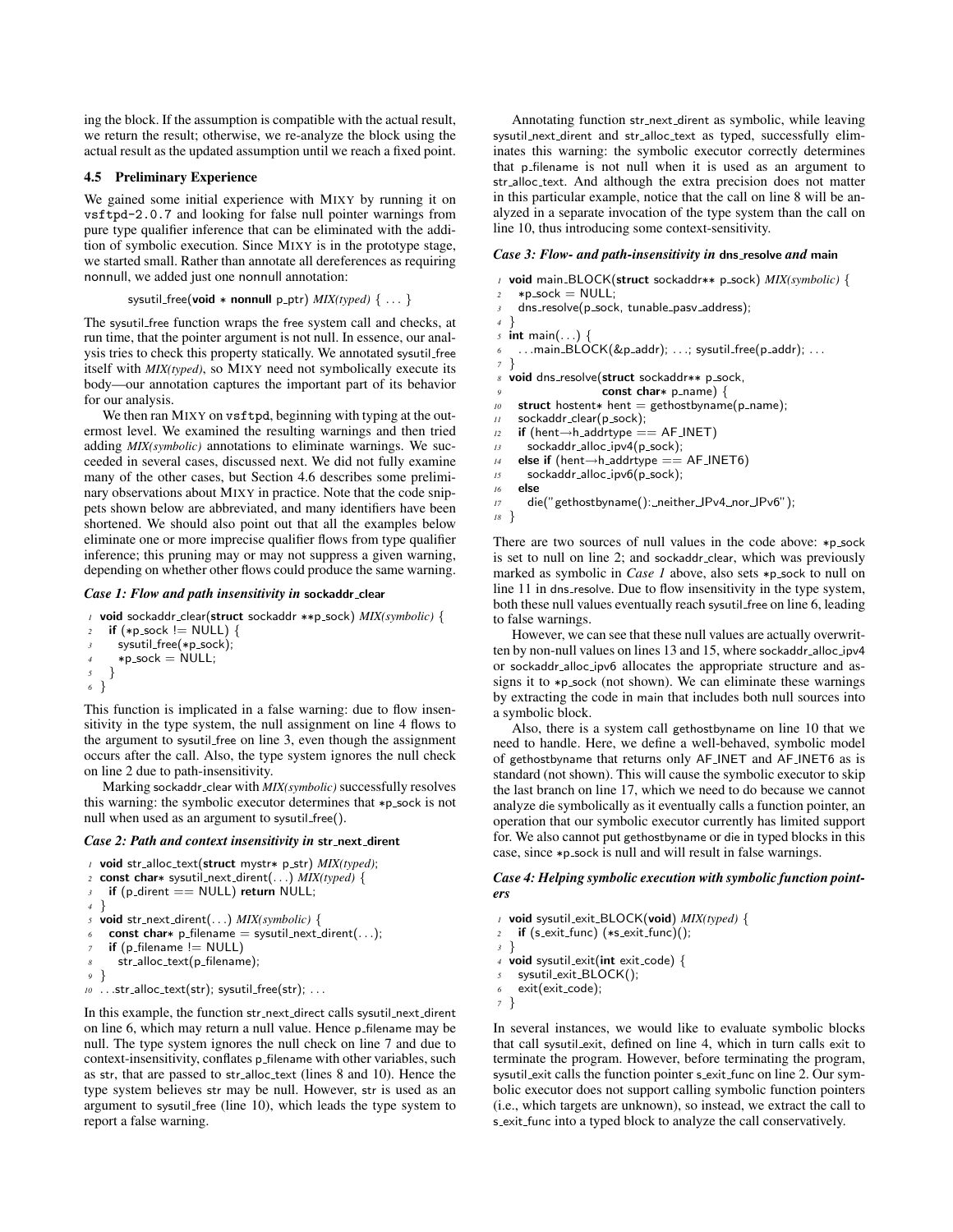# <span id="page-10-0"></span>4.6 Discussion and Future Work

Our preliminary experience provides some real-world validation of MIX's efficacy in removing false positives. However, there are several limitations to be addressed in future work.

Most importantly, the overwhelming source of issues in MIXY is its coarse treatment of aliasing, which relies on an imprecise pointer analysis. One immediate consequence is that it impedes performance in the symbolic executor: if an imprecise pointer analysis returns large points-to sets for pointers, translating symbolic pointers to type constraints becomes slow because we first need to check if each pointer target is valid in the current path condition by calling the SMT solver, then determine if any valid targets may be null. This leads to a significant slowdown: our small examples from [Sec](#page-9-0)[tion 4.5](#page-9-0) take less than a second to run without symbolic blocks, but from 5 to 25 seconds to run with one symbolic block, and about 60 seconds with two symbolic blocks. This issue is further compounded by the fixed-point computation that repeatedly analyzes symbolic blocks nested in typed blocks or for handling recursion.

We also noticed several cases in  $\texttt{vsftd}$  where calls to symbolic blocks would help introduce context sensitivity to distinguish calls to malloc. However, since we rely on a context-insensitive pointer analysis to restore aliasing relationships when switching to typed blocks, these calls will again be conflated. The issue especially affects the analysis of typed-to-symbolic-to-typed recursive blocks because the nested typed blocks are polluted by aliasing relationships from the entire program. A similar issue occurs with symbolic blocks, as pointers are initialized to point to targets from the entire program, rather than being limited to the enclosing context.

Just as in the formalism, MIXY has to consider the entire memory when switching from typed to symbolic or vice-versa. Since this was a deliberate design decision, we were not surprised to find out that this has an impact on performance and leads to many limitations in practice. Any temporary violation of type invariants from symbolic blocks would immediately be flagged when switching to typed blocks, even if they have no effect on the code in the typed blocks. In the other direction, symbolic blocks are forced to start with a fresh memory when switching from typed blocks even if there were no effects.

Ultimately, we believe that these issues can be addressed with more precise information about aliasing as well as effects, perhaps extracted directly from the type inference constraints and symbolic execution.

In addition to checking for null pointer errors, we plan to extend MIXY to check other properties, such as data races, and to mix other types of analysis together. We also plan to investigate automatic placement of type/symbolic blocks, i.e., essentially using MIX as an intermediate language for combining analyses. One idea is to begin with just typed blocks and then incrementally add symbolic blocks to refine the result. This approach resembles abstraction refinement (e.g., [Ball and Rajamani](#page-11-16) [\[2002\]](#page-11-16); [Henzinger et al.](#page-11-17) [\[2004\]](#page-11-17)), except the refinement can be obtained using completely different analyses instead of one particular family of abstractions.

# 5. Related Work

There are several threads of related work. There have been numerous proposals for static analyses based on type systems; see [Pals](#page-11-18)[berg and Millstein](#page-11-18) [\[2008\]](#page-11-18) for pointers. Symbolic execution was first proposed by [King](#page-11-0) [\[1976\]](#page-11-0) as an enhanced testing strategy, but was difficult to apply for many years. Recently, SMT solvers have become very powerful, making symbolic execution much more attractive as even very complex path conditions can be solved surprisingly fast. There have been many recent, impressive results using symbolic execution for bug finding [\[Cadar et al.](#page-11-5) [2006,](#page-11-5) [2008;](#page-11-6) [Godefroid et al.](#page-11-3) [2005;](#page-11-3) [Sen et al.](#page-11-4) [2005\]](#page-11-4). These systems use symbolic

execution to explore a small subset of the possible program paths, since in the presence of loops with symbolic bounds, pure symbolic execution will not terminate in a reasonable amount of time (unless loop invariants are assumed). In the MIX formalism, in contrast, we use symbolic execution in a sound manner by exploring all paths, which is possible because we can use type checking on parts of the code where symbolic execution takes too long. Of course, it is also possible to mix unsound symbolic execution with type checking, to gain whatever level of assurance the user desires.

There are several static analyses that can operate at different levels of abstraction. Bandera [\[Corbett et al.](#page-11-19) [2000\]](#page-11-19) is a model checking system that uses abstraction-based program specialization, in which the user specifies the exact abstractions to use. System Z is an abstract interpreter generator in which the user can tune the level of abstraction to trade off cost and precision [\[Yi and Harri](#page-11-20)[son](#page-11-20) [1993\]](#page-11-20). Tuning these systems requires a deep knowledge of program analysis. In contrast, we believe that MIX's tradeoff is easier to understand—one selects between essentially no abstraction (symbolic execution), or abstraction in terms of types, which are arguably the most successful, well-understood static analysis.

MIX bears some resemblance to static analysis based on abstraction refinement, such as SLAM [\[Ball and Rajamani](#page-11-16) [2002\]](#page-11-16), BLAST [\[Henzinger et al.](#page-11-17) [2004\]](#page-11-17), and client-driven pointer analysis [\[Guyer and Lin](#page-11-21) [2005\]](#page-11-21). These tools incrementally refine their abstraction of the program as necessary for analysis. Adding symbolic blocks to a program can be seen as introducing a very precise "refinement" of the program abstraction.

There are a few systems that combine type checking or inference with other analyses. Dependent types provide an elegant way to augment standard type with very rich type refinements [\[Xi and](#page-11-22) [Pfenning](#page-11-22) [1999\]](#page-11-22). Liquid types combines Hindley-Milner style type inference with predicate abstraction [\[Rondon et al.](#page-11-23) [2008,](#page-11-23) [2010\]](#page-11-24). Hybrid types combines static typing, theorem proving, and dynamic typing [\[Flanagan](#page-11-25) [2006\]](#page-11-25). All of these systems combine types with refinements at a deep level—the refinements are placed "on top of" the type structure. In contrast, MIX uses a much coarser approach in which the precise analysis is almost entirely separated from the type system, except for a thin interface between the two systems.

Many others have considered the problem of combining program analyses. A reduced product in abstract interpretation [\[Cousot](#page-11-8) [and Cousot](#page-11-8) [1979\]](#page-11-8) is a theoretical description of the most precise combination of two abstract domains. It is typically obtained via manually defined reduction operators that depend on the domains being combined. Another example of combining abstract domains is the logical product of [Gulwani and Tiwari](#page-11-26) [\[2006\]](#page-11-26). Combining program analyses for compiler optimizations is also well-studied (e.g., [Lerner et al.](#page-11-27) [\[2002\]](#page-11-27)). In all of these cases, the combinations strengthen the kinds of derivable facts over the entire program. With MIX, we instead analyze separate parts of the program with different analyses. Finally, MIX was partially inspired by Nelson-Oppen style cooperating decision procedures [\[Nelson and Oppen](#page-11-28) [1979\]](#page-11-28). One important feature of the Nelson-Oppen framework is that it provides an automatic method for distributing the appropriate formula fragments to each solver (if that the solvers match certain criteria). Clearly MIX is targeted at solving a very different problem, but it would be an interesting direction for future work to try to extend MIX into a similar framework that can automatically integrate analyses that have appropriately structured interfaces.

## 6. Conclusion

We presented MIX, a new approach for mixing type checking and symbolic execution to trade off efficiency and precision. The key feature of our approach is that the mixed systems are essentially completely independent, and they are used in an off-the-shelf man